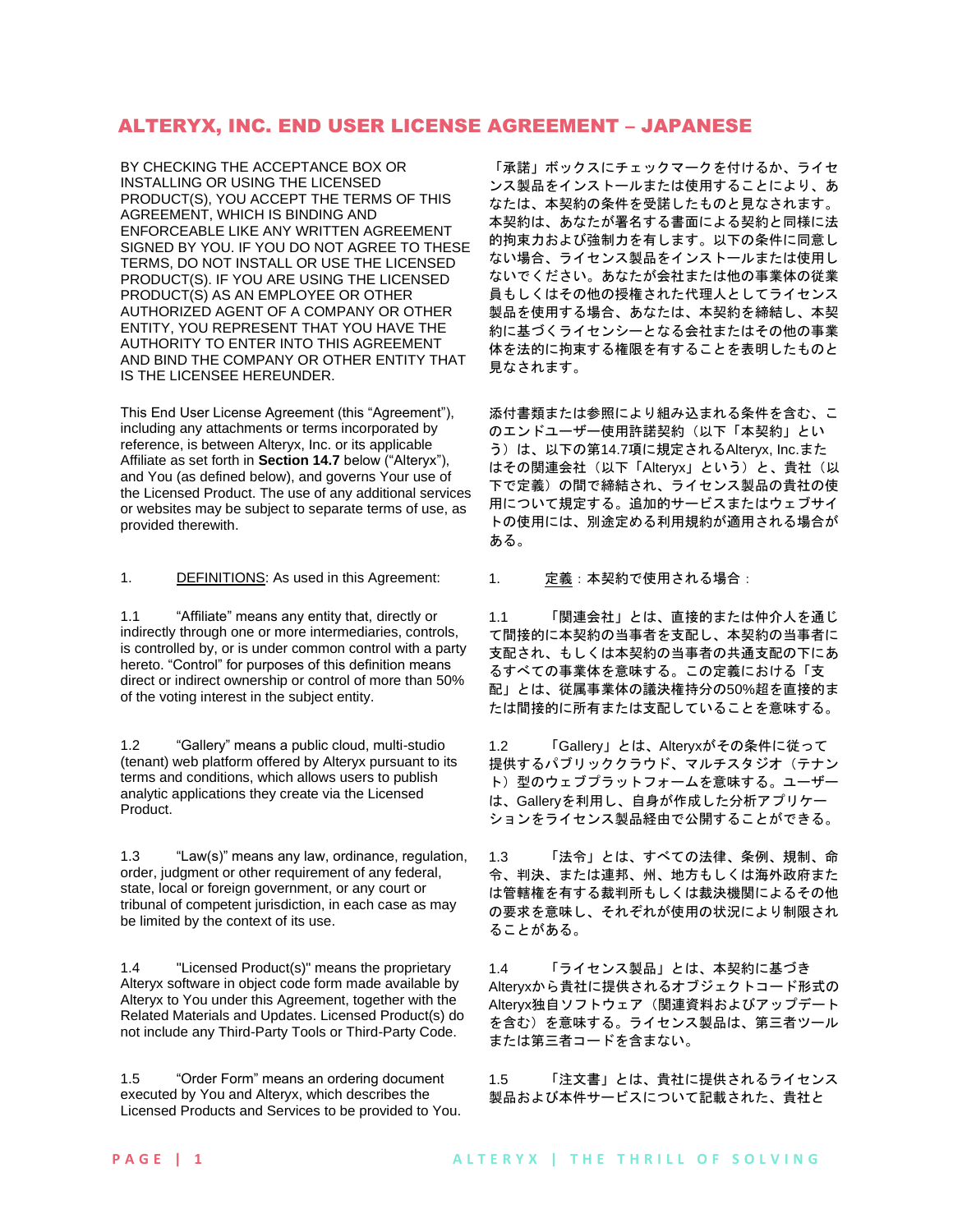Order Forms that reference this Agreement shall be deemed a part of this Agreement. Should an Affiliate enter into an Order Form that references this Agreement, such Affiliate agrees to be bound by the terms of this Agreement as if it were an original party hereto.

1.6 "Related Materials" means the standard published specifications for the Licensed Products, including (i) functional, technical, design and performance specifications; (ii) installation, configuration, administration, operation and maintenance procedures and instructions; and (iii) training guides and user manuals.

1.7 "Third-Party Licensors" means third parties that have licensed to Alteryx the right to sublicense and/or distribute certain software, data or Third-Party Tools proprietary to such third parties. Third-Party Licensors shall be beneficiaries of this Agreement as it relates to their respective software, data or Third-Party Tools.

1.8 "You" or "Your" (and "Licensee") means the individual or entity that has downloaded or otherwise procured the Licensed Product(s) for use as an end user. However, for the purpose of any agreement arising from an Order Form, reference to "You" shall be construed solely as a reference to the specific customer entity that executes the Order Form.

# 2. LICENSES: RESTRICTIONS: 2. ライセンス、制限:

2.1 GRANT OF LICENSE: Alteryx grants You a limited, non-transferable, non-sublicensable, nonassignable and non-exclusive license to install and use the Licensed Products for which You have been issued a License Key (as defined below) by Alteryx, but conditioned upon use only in accordance with (i) the rights and restrictions contained in this Agreement; (ii) any limits or restrictions set forth on any applicable Order Form; (iii) the Related Materials; and (iv) the number of Authorized Users and/or permitted number of Cores (as applicable). If Your Order Form specifically permits Your Affiliates to use the Licensed Products, such use shall be subject to this Agreement and You shall remain liable for all acts and omissions of all such Affiliates.

2.1.1 PURCHASED LICENSES: User-Based Licenses and Core-Based Licenses (each as defined below, and together, "Purchased Licenses") shall be used solely in furtherance of Your business purposes.

2.1.1.1 USER-BASED LICENSES: If, per Your Order Form, You purchased a license for a Licensed Product Alteryxが締結する注文用文書を意味する。本契約を参照 する注文書は、本契約の一部と見なされるものとする。 関連会社が本契約を参照する注文書を締結した場合、か かる関連会社は、あたかも本契約の元の当事者であるか のように、本契約の条件に拘束されることに同意したも のと見なされる。

1.6 「関連資料」とは、ライセンス製品に関して公 表されている標準的な仕様を意味し、(i)機能、技 術、設計、および性能に関する仕様、(ii)インストー ル、構成、管理、操作、およびメンテナンス手順と指 示、(iii)トレーニングガイドおよびユーザーマニュア ルを含む。

1.7 「第三者ライセンサー」とは、かかる第三者が 独自に開発した特定のソフトウェア、データ、もしくは 第三者ツールをサブライセンスおよび/または配布する 権利をAlteryxに許諾した第三者を意味する。第三者ライ センサーは、そのそれぞれのソフトウェア、データ、第 三者ツールに関して、本契約の受益者とされる。

1.8 「貴社」または「あなた」(および「ライセン シー」)とは、エンドユーザーとして使用するためにラ イセンス製品をダウンロード(またはその他の方法で入 手)した個人または事業体を意味する。なお、注文書に 起因するすべての契約に関しては、「貴社」への言及 は、その注文書を締結する特定の顧客の事業体のみを指 すと解釈されるものとする。

2.1 ライセンスの付与:Alteryxは、Alteryxにより 貴社に発行されたライセンスキー(以下で定義)の対象 となるライセンス製品をインストールおよび使用する、 限定的で、移転不可、サブライセンス不可、譲渡不可 な、非独占的ライセンスを貴社に付与する。ただし、 (i)本契約に含まれる権利および制限、(ii)該当する 注文書に規定される限度および制限、(iii)関連資料、 ならびに(iv)認定ユーザーの数および/または許可さ れるコアの数(該当する場合)に従ってのみ使用するこ とが条件となる。貴社の注文書で貴社の関連会社がライ センス製品を使用することを明確に許可している場合、 かかる使用は本契約に従うものとし、貴社は引き続き当 該関連会社すべてのあらゆる行為および不作為について 責任を持つものとする。

2.1.1 購入済みライセンス:ユーザー単位ライセンス およびコア単位ライセンス(それぞれの定義は以下のと おりであり、両者を総称して「購入済みライセンス」と いう)は、貴社のビジネス目的を推進するためにのみ使 用されるものとする。

2.1.1.1 ユーザー単位ライセンス:貴社が、貴社の注文 書に従って、ライセンス製品を使用できる認定ユーザー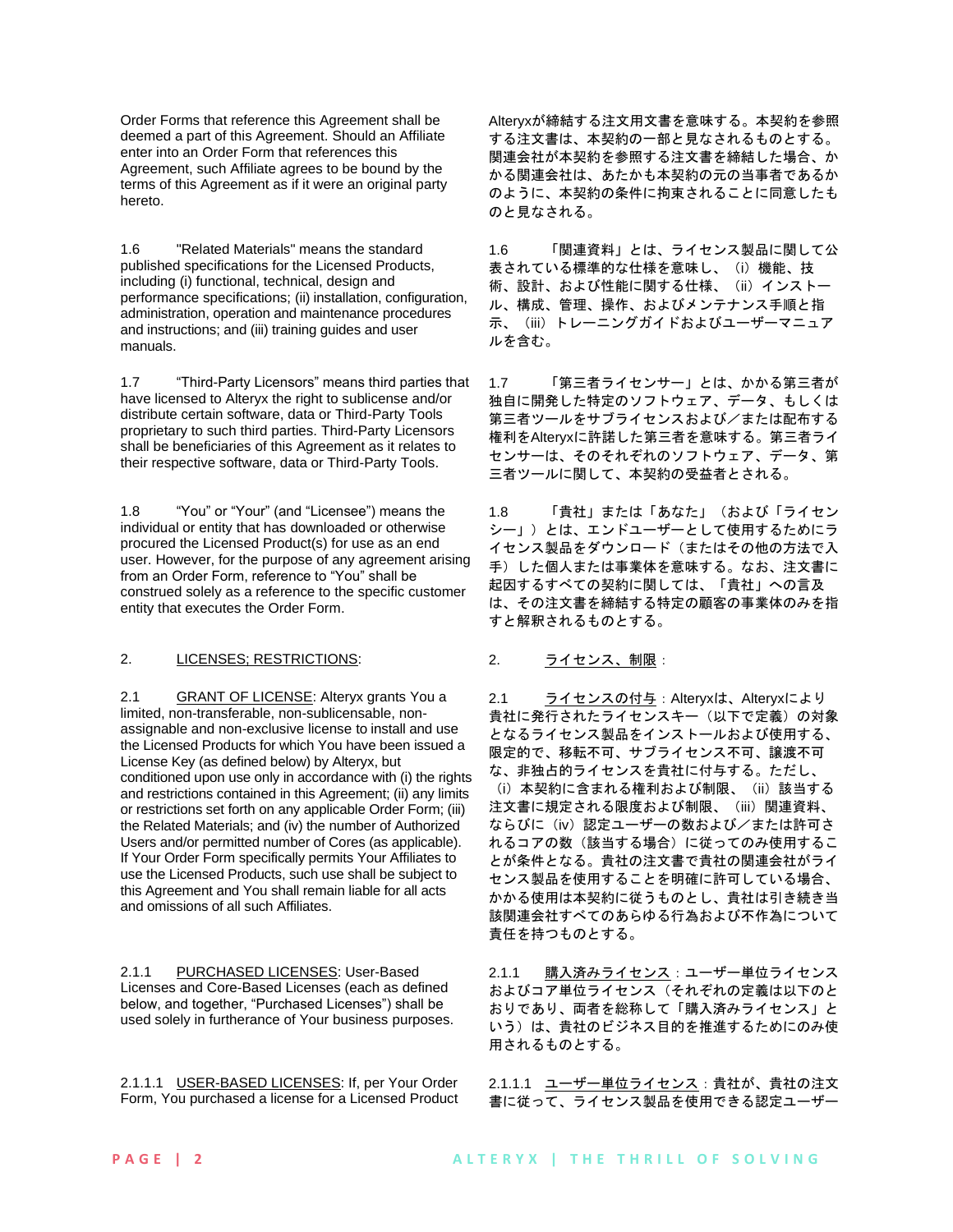that is limited to a certain number of Authorized Users (as defined below) who may use such Licensed Product (a "User-Based License"), each such Licensed Product may only be used by one (1) Authorized User on one (1) personal computer. A User-Based License may not be shared by multiple users or used concurrently on different computers.

2.1.1.2 CORE-BASED LICENSES: If, per Your Order Form, You purchased a license for a Licensed Product that is limited to a number of Cores made available to each installation of such license (a "Core-Based License"), each Licensed Product may only be installed on one (1) server. The total number of Cores made available to each installation of a Core-Based License shall not exceed the permitted number of Cores identified on Your Order Form. "Core" means an individual physical processor within a computer's central processing unit (CPU) that receives and executes commands. For a computer having a multi-processor CPU, the number of Cores is equal to the number of physical processors in the CPU. Each such physical processor shall be considered a single Core for purposes of this Agreement regardless of whether it is being utilized with technologies such as hyper-threading or similar technologies to make multiple logical cores or logical CPUs visible to the operating system.

2.1.2 TRIAL LICENSES: If You ordered or downloaded a Licensed Product on an unpaid, trial basis, (a "Trial License") You may use the Licensed Product solely in connection with Your own trial use and evaluation of the Licensed Product, and You shall not resell, sublicense or otherwise publicly disclose or disseminate any output of the Licensed Product. A Trial License entitles You to use the Licensed Product on a single personal computer for a fourteen (14) day trial and evaluation period or such other period as may be granted by Alteryx ("Trial Period"). The Trial License automatically expires at the end of the Trial Period, at which point, the Licensed Product shall become inoperable. Alteryx may terminate Your Trial License at any time with immediate effect for any reason and without liability to Alteryx of any kind.

2.1.3 NON-COMMERCIAL LICENSES: If You obtained an unpaid license to any Licensed Product for educational purposes or for a not-for-profit organization (a "Non-Commercial License"), You may use and access the Licensed Product solely for non-commercial purposes for Your educational institution or not-for-profit organization (each, an "Organization"), as applicable. Eligibility for Non-Commercial Licenses is based on verification by Alteryx, in its discretion, of Your enrollment or employment, as applicable, with an Organization. Each Non-Commercial License is for a one (1) year term. If the Non-Commercial License is a User-Based License, **Section 2.1.1.1** shall apply. If the

(以下で定義)の数が限定されるライセンス製品のライ センス(以下「ユーザー単位ライセンス」という)を購 入した場合、ライセンス製品は、1人の認定ユーザーが 1台のパーソナルコンピューター上でのみ使用できる。 1件のユーザー単位ライセンスを、複数のユーザーで共 有すること、または異なるコンピューター上で同時使用 することはできない。

2.1.1.2 コア単位ライセンス:貴社が、貴社の注文書に 従って、ライセンス製品の各インストールに利用できる コア数が限定されるライセンス(以下「コア単位ライセ ンス」という)を購入した場合、各ライセンス製品を1 台のサーバーにのみインストールすることができる。コ ア単位ライセンスの各インストールに利用できる合計コ ア数は、注文書に明記されるコア数の上限を超えないも のとする。「コア」とは、コマンドを受信および実行す るコンピューターの中央処理ユニット (CPU) 内の 個々の物理プロセッサーを意味する。マルチプロセッサ ーCPUを持つコンピューターの場合、コア数は、その CPUの物理プロセッサー数と同数になる。それぞれの 物理プロセッサーは、ハイパースレッディング技術など のように、複数の論理コアまたは論理CPUをオペレー ティングシステムに認識させる技術を利用しているかど うかにかかわらず、本契約においては1台のコアと見な される。

2.1.2 試用ライセンス:貴社がライセンス製品を無料 で試用する目的で注文またはダウンロードした場合(以 下、「試用ライセンス」という)、貴社はライセンス製 品の試用および評価に関連してのみライセンス製品を使 用することができるが、貴社は、ライセンス製品の再販 売やサブライセンスを行わず、その他の方法でこれを公 開もしくは配布しないものとする。試用ライセンスで は、1台のパーソナルコンピューター上で14日間の試用 および評価期間、またはAlteryxにより許可された場合に はその他の期間(以下「試用期間」という)、ライセン ス製品を使用することができる。試用ライセンスは、試 用期間が終了すると自動的に失効し、ライセンス製品は その時点で動作しなくなる。Alteryxは、理由の如何を問 わず、またAlteryxがいかなる種類の責任も負うことな く、いつでも直ちに貴社の試用ライセンスを終了するこ とができる。

2.1.3 非商用ライセンス:貴社が、教育目的で、また は非営利団体用としてライセンス製品の無料ライセンス (以下「非商用ライセンス」という)を入手した場合、 貴社は、教育機関または非営利団体(それぞれを「該当 団体」という)のための非商用目的でのみライセンス製 品を使用しこれにアクセスできる。非商用ライセンスを 入手する資格は、Alteryxの判断により、該当団体への貴 社の参加または雇用(該当する場合)についての確認に 基づくものとする。それぞれの非商用ライセンスの有効 期間は1年間とする。非商用ライセンスがユーザー単位 ライセンスであれば、第2.1.1.1項が適用されるものとす る。非商用ライセンスがコア単位ライセンスであれば、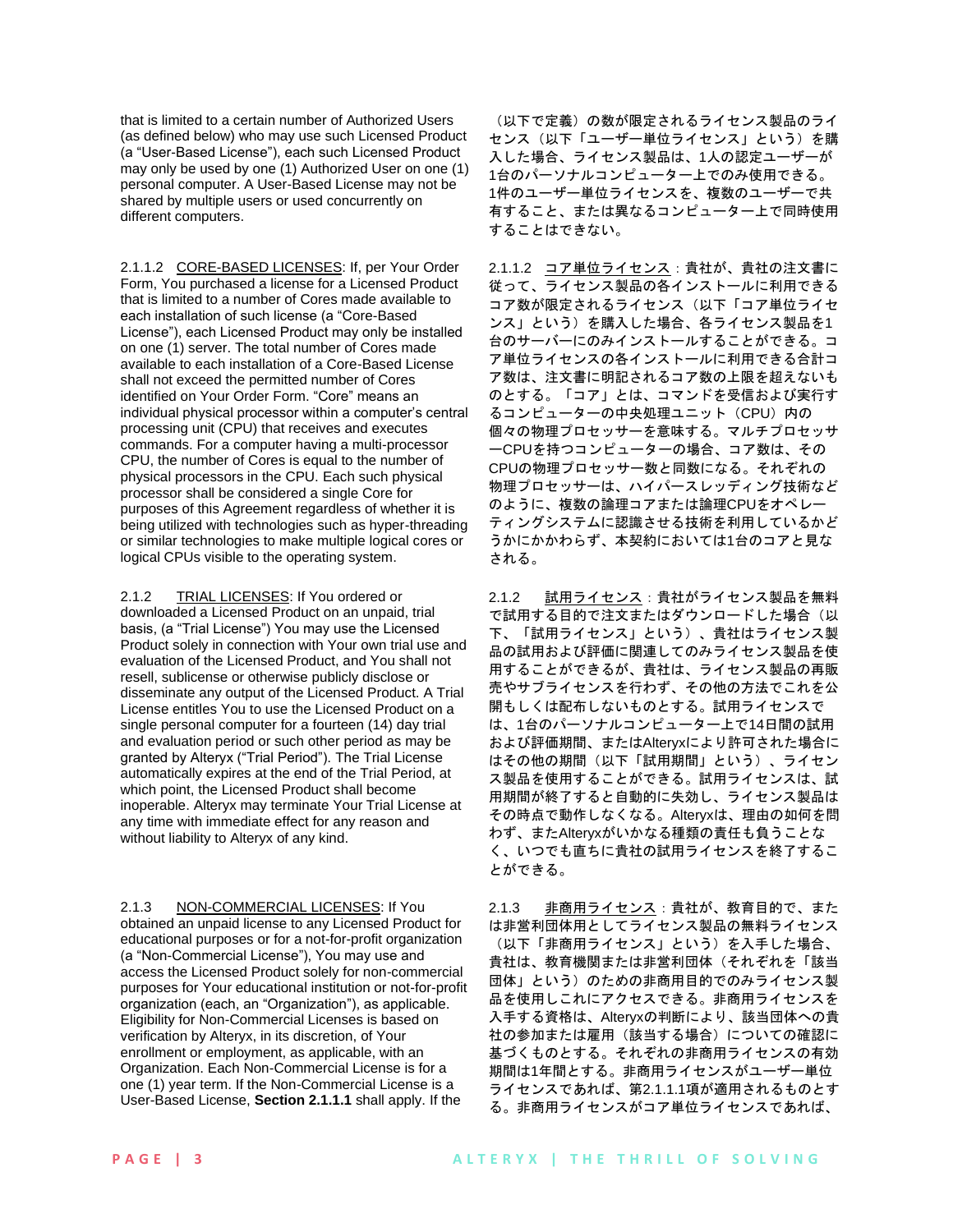Non-Commercial License is a Core-Based License, **Section 2.1.1.2** shall apply. Alteryx may terminate Your Non-Commercial License at any time upon thirty (30) days' notice, with or without cause, and without liability to Alteryx of any kind.

2.2 AUTHORIZED USERS: You must identify to Alteryx Your personnel who are authorized to use the Licensed Product and for whom the applicable license fees are paid (each an "Authorized User") in such a manner as required by Alteryx (e.g., via a valid email address assigned by You to each such Authorized User). The total count of Authorized Users must not exceed the number of User-Based Licenses purchased pursuant to an Order Form or otherwise granted by Alteryx in the case of Non-Commercial Licenses and Trial Licenses. User-Based Licenses may be reassigned to other uniquely identified individuals over time in the event personnel are no longer employed by You or the job description of designated personnel no longer includes usage of the Licensed Products, but may not be reassigned so frequently as to enable the sharing of any single User-Based License between multiple users.

2.3 BACKUP COPIES: You may create one (1) backup copy for each Licensed Product You have (not per user) as may be legally necessary, provided that (i) it is used only for backup purposes; (ii) all Alteryx and Third Party Licensor information including copyright notices are maintained on such copy; and (iii) possession of the copy is retained by You in a secure location.

2.4 USES NOT PERMITTED: UNLESS OTHERWISE EXPRESSLY SET FORTH IN THIS AGREEMENT, YOU MAY NOT: (i) copy, modify or make derivative works of any part of the Licensed Product or Third-Party Code, or incorporate the Licensed Product or Third-Party Code into other software (in each case, except to the extent permitted by an applicable Open Source Software license); (ii) distribute, sell, resell, rent, lease, sublease, sublicense, timeshare, lend or otherwise disseminate the Licensed Product, Syndicated Data, Third-Party Code, or any copies thereof, or Your rights under this Agreement; (iii) place the Licensed Product on the Internet or any similar network or network service or virtualize an User-Based License without Alteryx's prior written consent; (iv) make any attempt to unlock or bypass any initialization system, or encryption techniques utilized by the Licensed Product; (v) alter, remove or obscure any product identification, proprietary legend, copyright, trademark, service mark, or other notices contained in or on the Licensed Product; (vi) disclose any passwords, lock-codes, authorization codes, license keys or serial numbers provided by Alteryx (each, a "License Key"), or use any License Key not supplied by Alteryx; (vii) decompile, disassemble, decode, reverse engineer or in any other way attempt to

第2.1.1.2項が適用されるものとする。Alteryxは、理由 の有無を問わず、またAlteryxがいかなる種類の責任も負 うことなく、いつでも30日前の通知をもって、貴社の 非商用ライセンスを終了することができる。

2.2 認定ユーザー:貴社は、ライセンス料金が支払 われた対象者であり、ライセンス製品を使用する権限を 与えられた貴社の社員(それぞれを「認定ユーザー」と いう)について、Alteryxが要求する方法(例:貴社が各 認定ユーザーに割り当てた有効なEメールアドレスを使 用するなど)によりAlteryxに知らせる必要がある。認定 ユーザーの合計数は、注文書に従って購入されたユーザ ー単位ライセンスの数、または非商用ライセンスおよび 試用ライセンスの場合はAlteryxがその他の方法で付与し た数を超えてはならない。社員が貴社に雇用されなくな った場合、または指定された社員の職務内容がライセン ス製品の使用を要しなくなった場合、ユーザー単位ライ センスは、一意的に識別できる他の個人に再割当できる が、複数のユーザー間で1つのユーザー単位ライセンス が共有され得るほど頻繁な再割当をしてはならない。

2.3 バックアップコピー:貴社は、法的な必要に応 じて、貴社が有する各ライセンス製品について(ユーザ ーごとにではなく)バックアップコピーを1点作成する ことができる。ただし、(i)バックアップコピーは、 バックアップの目的でのみ使用されること、(ii)著作 権表示を含むAlteryxおよび第三者ライセンサー情報はす べてかかるコピー上にも表示すること、および(iii)コ ピーは、貴社が安全な場所に保管することを条件とす る。

2.4 許可されない使用方法:本契約に別途明示的に 規定されていない限り、貴社は次の行為をしてはならな い。(i)ライセンス製品または第三者コードをコピ ー、変更すること、またはその一部の二次的著作物を作 成すること、あるいはライセンス製品または第三者コー ドを他のソフトウェアに組み込むこと(それぞれの場合 において、該当するオープンソース・ソフトウェア・ラ イセンスにより許可される範囲を除く)、(ii)ライセ ンス製品、シンジケートデータ、第三者コード、または これらのコピー、または本契約に基づく貴社の権利を配 信、販売、再販売、レンタル、リース、サブリース、サ ブライセンス、タイムシェア、貸出すること、またはそ の他の方法で頒布すること、(iii)Alteryxの事前の書面 による同意なく、ライセンス製品をインターネットもし くは類似するネットワークやネットワークサービスに置 くこと、またはユーザー単位ライセンスを仮想化するこ と、(iv)ライセンス製品が利用する、初期化システム または暗号化技術を解除または迂回する試みをするこ と、(v)ライセンス製品に含まれる製品ID、所有権表 示、著作権、商標、サービスマークその他の表示を変 更、削除、不明瞭化すること、(vi)Alteryxにより支給 されたパスワード、ロックコード、認証コード、ライセ ンスキー、またはシリアル番号(それぞれを「ライセン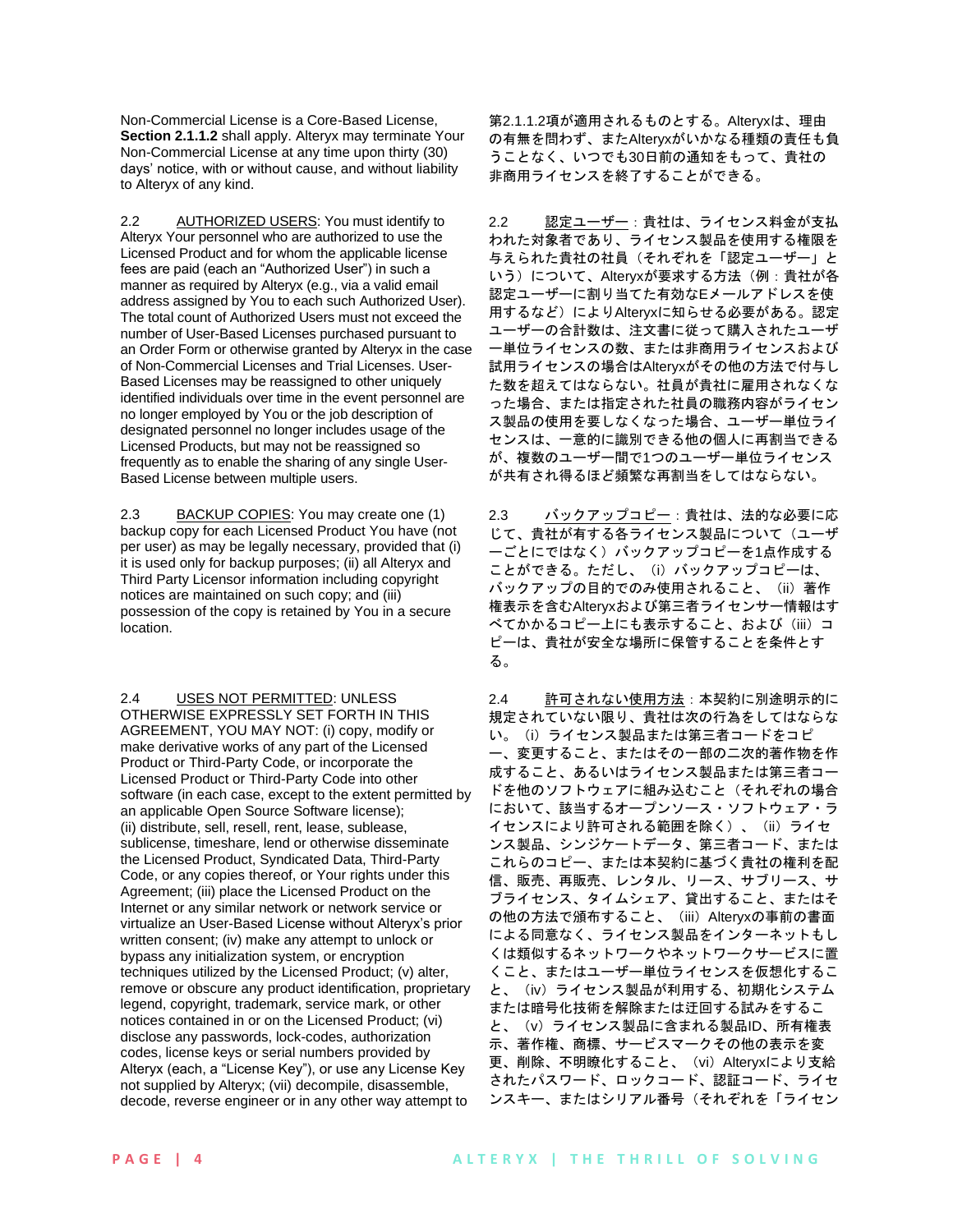derive, reconstruct, or discover a source code version of any Licensed Product or any of its components, including any data incorporated therein; (viii) publicly disseminate performance information or analysis from any source relating to the Licensed Product; (ix) use the Licensed Product to develop a product that is competitive with any Alteryx product offering; (x) assert, nor will You authorize, assist or encourage any third party to assert, against Alteryx, any of its Affiliates, or Third Party Licensors, any patent infringement or other intellectual property infringement claim regarding any Licensed Product, workflow or derivative work thereof; or (xi) disclose the terms and conditions of this Agreement or any Order Form.

2.5 THIRD-PARTY CODE: The Licensed Product may contain or be provided with components from Third-Party Licensors ("Third-Party Code"). To the extent applicable to the provision of Licensed Products hereunder, Third-Party Code shall be subject to the terms and conditions of open source software licenses as described in the "Help" section of the Licensed Product.

2.6 ALTERYX SDK: The following terms apply to Your use of the Alteryx SDK: https://www.alteryx.com/sdkterms. "SDK" means the Alteryx Software Development Kit made available by Alteryx to You under this Agreement, including any Updates, plus any previous versions of an Alteryx SDK that You have obtained without an accompanying license agreement (if applicable).

# 3. DATA AND THIRD-PARTY TOOLS: 3. データおよび第三者ツール:

3.1 SYNDICATED DATA: If You purchased a license to third-party data sourced by Alteryx ("Syndicated Data"), the following terms apply to Your use of the Syndicated Data:

https://www.alteryx.com/syndicateddata. The definitions of "Output Provision" and "Results" as used in this Agreement may be found in the foregoing link.

3.2 LICENSEE-SOURCED DATA: You may use the Licensed Products with Your own data sets and/or third-party data sets licensed directly by You from third parties ("Licensee-Sourced Data"), provided that You are compliant with the terms and conditions of Your agreement with such third party. Alteryx shall not be liable for any damages or claims incurred as a result of Your use of Licensee-Sourced Data with the Licensed Products. The Output Provision with respect to use of Syndicated Data shall apply if output or results include both Licensee-Sourced Data and Syndicated Data.

スキー」という)を開示すること、またはAlteryxが支給 していないライセンスキーを使用すること、(vii)ライ センス製品のソースコード版またはそのコンポーネント (組み込まれたデータを含む)をデコンパイル、逆アセ ンブル、デコード、リバースエンジニアリングするこ と、またはその他の方法で抽出、再構成、発見しようと 試みること、(viii)ライセンス製品に関連するソース からのパフォーマンス情報または分析結果を公開するこ と、(ix)Alteryx製品と競合する製品を開発するために ライセンス製品を使用すること、(x)ライセンス製 品、そのワークフローまたは二次的著作物に関して、特 許侵害またはその他の知的財産の侵害の申立てを Alteryx、その関連会社、または第三者ライセンサーに対 して主張すること(または第三者がこれを主張すること を貴社が承認、援助、または奨励すること)、または (xi)本契約または注文書の条件を開示すること。

2.5 第三者コード:ライセンス製品は、第三者ライ センサーのコンポーネント(以下「第三者コード」とい う)を含む場合、またはかかるコンポーネントとともに 提供される場合がある。本契約に基づくライセンス製品 の規定に適用される範囲で、第三者コードは、ライセン ス製品の「ヘルプ」セクションに記載されるオープンソ ース・ソフトウェア・ライセンスの条件に従うものとす る。

2.6 Alteryx SDK: 貴社がAlteryxのSDKを使用する 場合、https://www.alteryx.com/sdktermsに定める条件が 適用される。「SDK」とは、本契約に基づきAlteryxが 貴社に提供するAlteryxのソフトウェア開発キットを意味 する。これには、アップデート、ならびに付属する使用 許諾契約なしに貴社が入手した以前のバージョンの Alteryx SDKが含まれる(該当する場合)。

3.1 シンジケートデータ:貴社がAlteryxが入手した 第三者データ(以下「シンジケートデータ」という)の ライセンスを購入した場合、貴社のシンジケートデータ の使用にはhttps://www.alteryx.com/syndicateddataに定 める条件が適用される。本契約で使用される「アウトプ ット規定」および「結果」の定義は、前述のリンク先に 含まれる。

3.2 ライセンシーが入手したデータ:貴社はライセ ンス製品を貴社独自のデータセットおよび/または第三 者が直接貴社にライセンスした第三者のデータセット (以下「ライセンシー入手データ」という)とともに使 用することができる。ただし、貴社が当該第三者と貴社 との契約条件を遵守することを条件とする。Alteryxは、 貴社がライセンシー入手データをライセンス製品ととも に使用した結果として生じるいかなる損害賠償または請 求に対しても責任を負わないものとする。シンジケート データの使用に関するアウトプット規定は、アウトプッ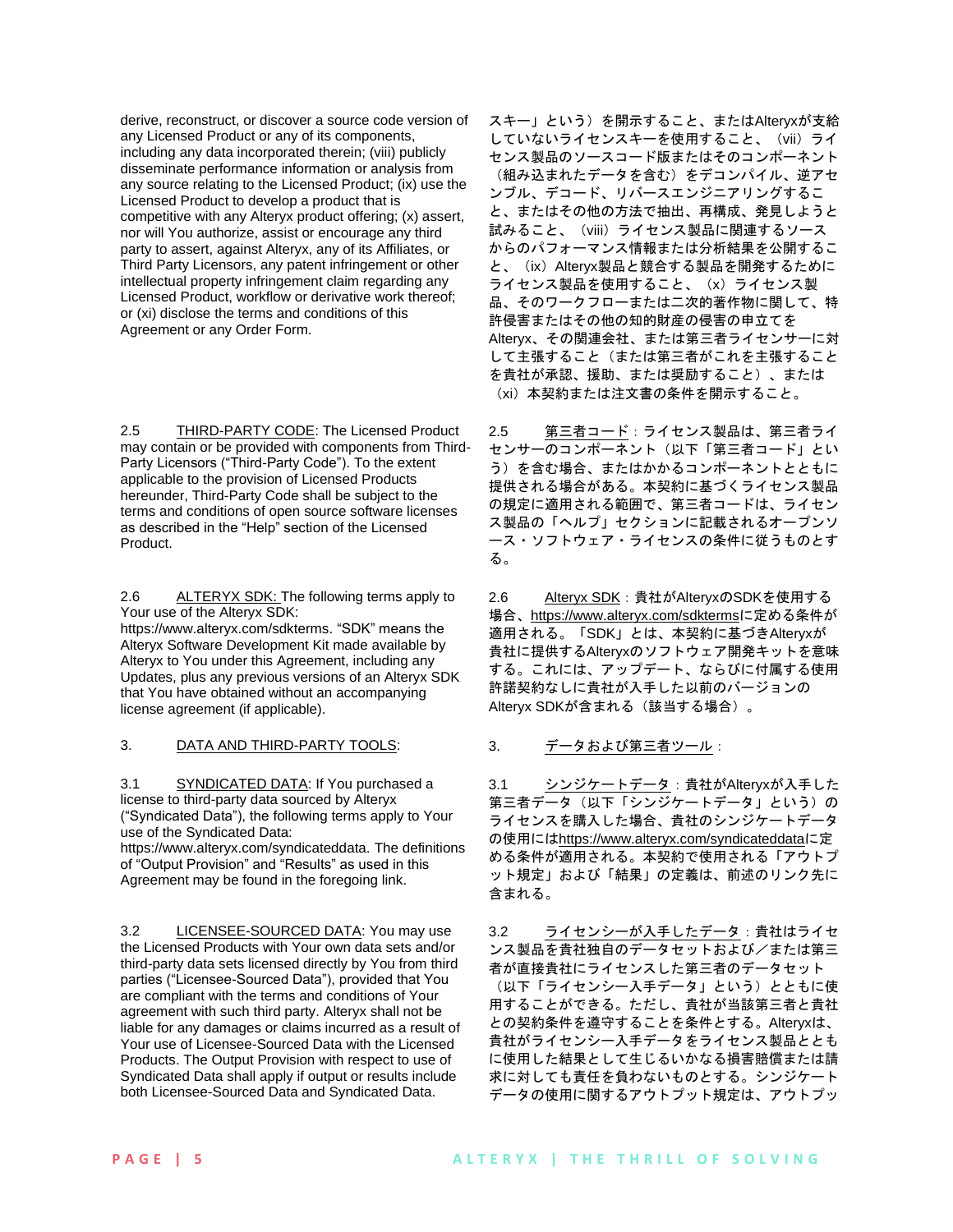3.3 THIRD-PARTY TOOLS: You agree that use of any configurable component or widget not embedded in the Licensed Product at the time of delivery but created by a third party or You and added to or used by You with the Licensed Product ("Third-Party Tools") may be subject to applicable terms and conditions for such the Third-Party Tools.

4. SUPPORT AND UPDATES: For Purchased Licenses, Alteryx will provide to You support and consultation in accordance with the Alteryx Support Guidelines available at

http://community.alteryx.com/supportguidelines (the "Support Guidelines") and as may be further specified in an applicable Order Form. During the term of the applicable Order Form, Alteryx will provide revised releases of the Licensed Products, incorporating corrections, improvements and enhancements ("Updates") to You in accordance with the Support Guidelines.

5. SERVICES: Alteryx will provide the number of days or hours of training, enablement or other services ("Services") as may be purchased by You and set forth in an Order Form. The parties acknowledge that the scope of the Services consists solely of assistance with deployment, training and guidance in use of the Licensed Product.

6. PAYMENT: For Purchased Licenses, You agree to pay Alteryx the fees and any applicable sales and use taxes, including VAT, GST, and service tax, pursuant to the invoice schedule set forth in the Order Form. A finance charge equal to the lesser of one and a half percent (1.5%) per month or the maximum amount allowed by applicable Law shall be assessed on all undisputed amounts that are past due. If You fail to remit payment for undisputed fees past due, Alteryx may, at its option and upon notification, terminate Services or rescind any licenses unless You remit payment to Alteryx within ten (10) business days of notification. Such notice shall also serve as notice of breach under **Section 8.2(i)** of this Agreement. Except as expressly set forth herein, Order Forms are noncancelable and all fees are non-refundable.

7. DELIVERY: Alteryx will deliver the Licensed Product, at its option, electronically or on physical media, to the delivery location as specified in the applicable Order Form or as otherwise agreed to by the parties in writing. All Licensed Products shall be deemed delivered when made available to You for download.

トまたは結果がライセンシー入手データとシンジケート データの両方を含む場合に適用されるものとする。

3.3 第三者ツール:貴社は、納品時にライセンス製 品に埋め込まれていなかったが、第三者または貴社が作 成し、ライセンス製品に追加した、または貴社がライセ ンス製品とともに使用する、構成可能コンポーネントま たはウィジェット(以下「第三者ツール」という)の使 用については、当該第三者ツールに適用される条件に従 うことに同意する。

4. サポートおよびアッ<u>プデート</u>:購入済みライセンス について、Alteryxは、

http://community.alteryx.com/supportguidelinesに掲載さ れ、該当する注文書で追加的に指定されることのある Alteryxのサポート指針(以下「サポート指針」という) に従って、貴社にサポートおよびコンサルテーションを 提供する。該当する注文書の期間中、Alteryxは、サポー ト指針に従い、修正、改良、および拡張を組み込んだラ イセンス製品の更新リリース(「アップデート」)を貴 社に提供する。

5. <u>サービス</u>: Alteryxは、貴社が購入し、注文書に記載 される内容に従い、既定の日数または時間のトレーニン グ、イネーブルメント、その他のサービス(以下「本件 サービス」という)を提供する。両当事者は、本件サー ビスの範囲が、デプロイメントの支援、およびライセン ス製品の使用に関するトレーニングとガイダンスに限定 されることを了解する。

6. 支払い:購入済みライセンスについて、貴社は、注 文書に記載される請求スケジュールに従い、料金ならび に適用される消費税と使用税(VAT、GST、サービス税 を含む)をAlteryxに支払うことに同意する。1カ月あた り1.5%または適用法で許容される最大金額のうちいず れか少ない金額が、支払期限を過ぎた異論のない全額に ついて請求されるものとする。貴社が支払期限を過ぎた 異論のない料金を送金しない場合、Alteryxは、独自に判 断を下し、通知を送付することにより、通知から10営 業日以内に貴社がAlteryxに送金しない場合、本件サービ スを終了するか、すべてのライセンスを無効にすること ができる。かかる通知は、本契約の第8.2(i)項の違反 の通知としての役割も持つものとする。本契約に明示的 に規定されていない限り、注文書は、取消不能で、料金 はすべて払戻し不可である。

7. 納品: Alteryxは、その判断により、ライセンス製品 を電子的に、または物理メディアで、該当する注文書に 記載された場所に、または両当事者が書面で合意したそ の他の場所に納品する。すべてのライセンス製品は、貴 社がダウンロードできる状態になった時点で納品された ものと見なす。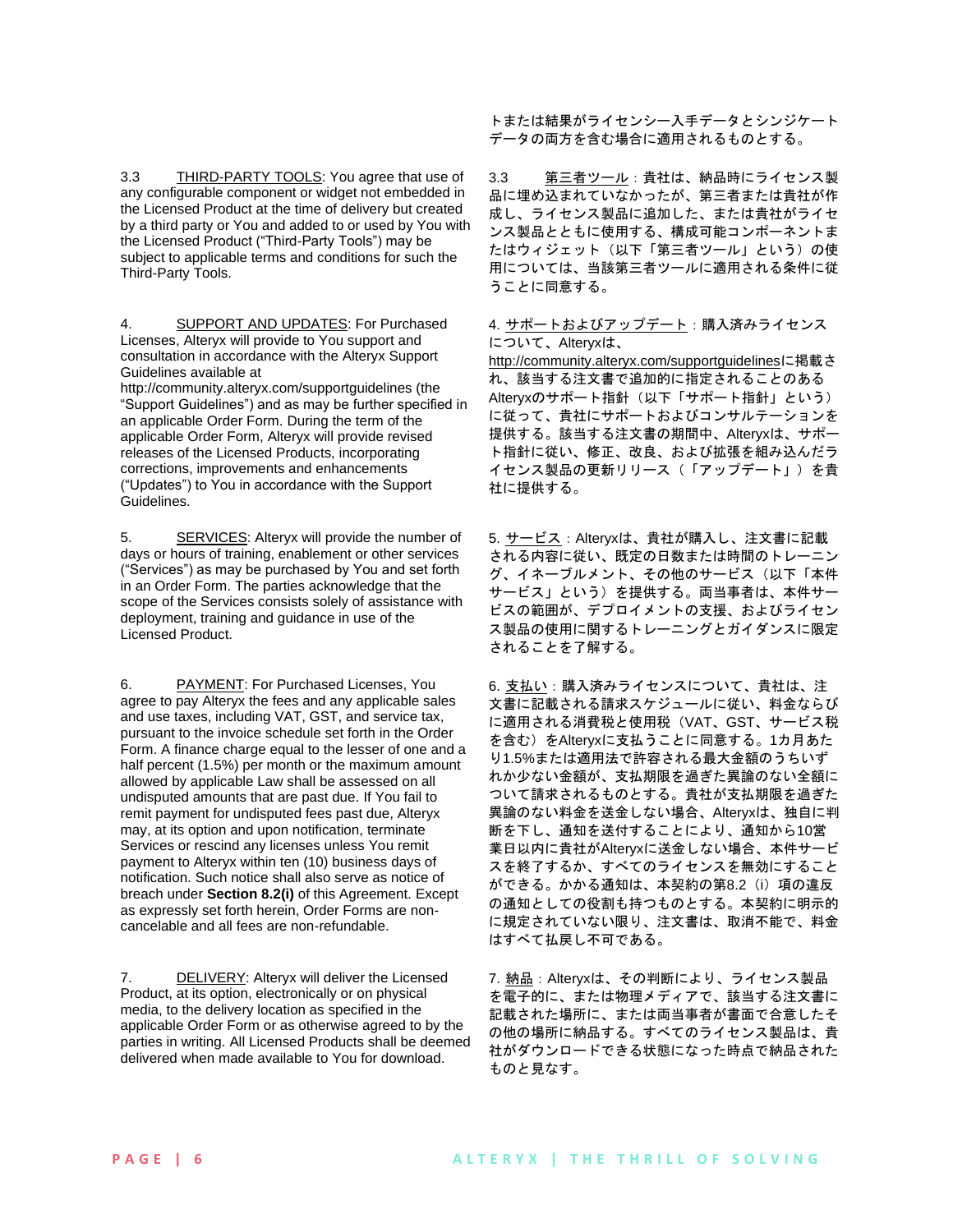### 8. TERM AND TERMINATION: 8. 期間および終了:

8.1 TERM: This Agreement is effective as of the delivery or download of the Licensed Products and expires when all licenses and Services hereunder have expired in accordance with their own terms. The term of Your license under this Agreement is limited as specified in the Order Form or in the purchasing documentation if purchased through a Reseller. Each Order Form shall become effective when duly signed by each of the parties and shall continue in effect through the expiration date for the licenses granted thereunder, unless terminated earlier by either party in accordance with this Agreement.

8.2 TERMINATION: Alteryx or You may terminate this Agreement upon notice to the other party if the other party: (i) breaches any material obligation under this Agreement and fails to cure such breach within thirty (30) days from the date the other party receives notice of the breach from the non-breaching party, provided that Alteryx may terminate this Agreement and any license(s) immediately upon any breach of **Section 2.4**; (ii) ceases operation without a successor; or (iii) seeks protection under any bankruptcy, receivership, trust deed, creditors arrangement, composition, or comparable proceeding, or if any such proceeding is instituted against such party (and not dismissed within sixty (60) days). Termination is not an exclusive remedy and the exercise by either party of any remedy under this Agreement will be without prejudice to any other remedies it may have under this Agreement, by law, or otherwise.

8.3 EFFECTS OF TERMINATION: Upon expiration or termination of this Agreement, You agree to remove all copies of the Licensed Product(s), Third-Party Tools and Syndicated Data from all computers and servers on which they have been installed and to destroy all copies of the Licensed Product(s), Third-Party Tools and Syndicated Data in Your possession, provided that You may retain copies of any Results. If so requested by Alteryx, You shall certify to Alteryx in writing that such actions have been taken.

9. FEEDBACK: In the event that You provide to Alteryx any feedback, suggestions, ideas, or identification of problems or deficiencies and possible remedies therefor (collectively, "Feedback") with respect to the Licensed Product(s) or Services or any other existing or potential product or service of Alteryx, You grant to Alteryx and its Affiliates a worldwide, nonexclusive, royalty-free, non-terminable license to use such Feedback in any way, including but not limited to incorporating it into the Licensed Product(s) or other existing or future products or services of Alteryx, its Affiliates, partners, and Resellers.

8.1 契約期間:本契約は、ライセンス製品の納品ま たはダウンロードの時点で発効し、本契約に基づくすべ てのライセンスおよび本件サービスがその独自の条件に 従って失効したときに終了する。本契約に基づく貴社の ライセンスの期間は、注文書の規定、またはリセラーを 通じて購入した場合は購入文書の規定により限定され る。各注文書は、両当事者それぞれにより正式に署名さ れたときに発効し、本契約に従っていずれかの当事者に より早期に解約されない限り、注文書に基づき付与され るライセンスの満了日まで有効に存続する。

8.2 契約の解除:Alteryxまたは貴社は、他方当事者 が以下に該当する場合、他方当事者に通知を行うことに より、本契約を解除することができる。(i)本契約に 基づく重要な義務に違反し、他方当事者が非違反当事者 から違反についての通知を受領した日から30日以内に 当該違反を是正できなかった場合。ただし、Alteryxは、 第2.4項の違反があったときには直ちに本契約およびす べてのライセンスを解除できるものとする。(ii)承継 人なしに営業を停止した場合。または、(iii)破産、財 産保全管理、信託証書、債権者取り決め、債務免除(相 当手続き)に基づき保護を求めた場合、またはかかる手 続きが当該当事者に対して起こされた場合(かつ、60 日以内に棄却されない場合)。解除は唯一の救済方法で はなく、いずれかの当事者による本契約に基づく救済の 行使は、当該当事者が本契約、コモンローその他を根拠 として有することのある他のいかなる救済にも影響を与 えないものとする。

8.3 解除の効果:本契約の満了または解除の時点 で、貴社は、ライセンス製品、第三者ツール、およびシ ンジケートデータの全コピーをこれらがインストールさ れた全コンピューターとサーバーから削除し、貴社が保 持しているライセンス製品、第三者ツール、およびシン ジケートデータの全コピーを破棄することに同意する。 ただし、貴社は結果のコピーを保持することができる。 Alteryxから要求があった場合、貴社は、かかる処理が行 われたことを書面でAlteryxに証明するものとする。

9. フィードバック: 貴社が、ライセンス製品もしくは 本件サービス、またはAlteryxの他の既存/予定製品もし くはサービスに関して、Alteryxにフィードバック、提 案、アイデア、問題もしくは欠陥の指摘やその改善案 (以下総称して「フィードバック」という)を提供した 場合、貴社は、Alteryxおよびその関連会社に、かかるフ ィードバックをあらゆる形で使用できる非独占的、ロイ ヤリティフリー、解除不可の世界的ライセンスを付与す る。ここには、ライセンス製品またはその他のAlteryx、 その関連会社、パートナー、およびリセラーの既存/将 来の製品もしくはサービスにそれを組み込むことが含ま れるが、これに限定されない。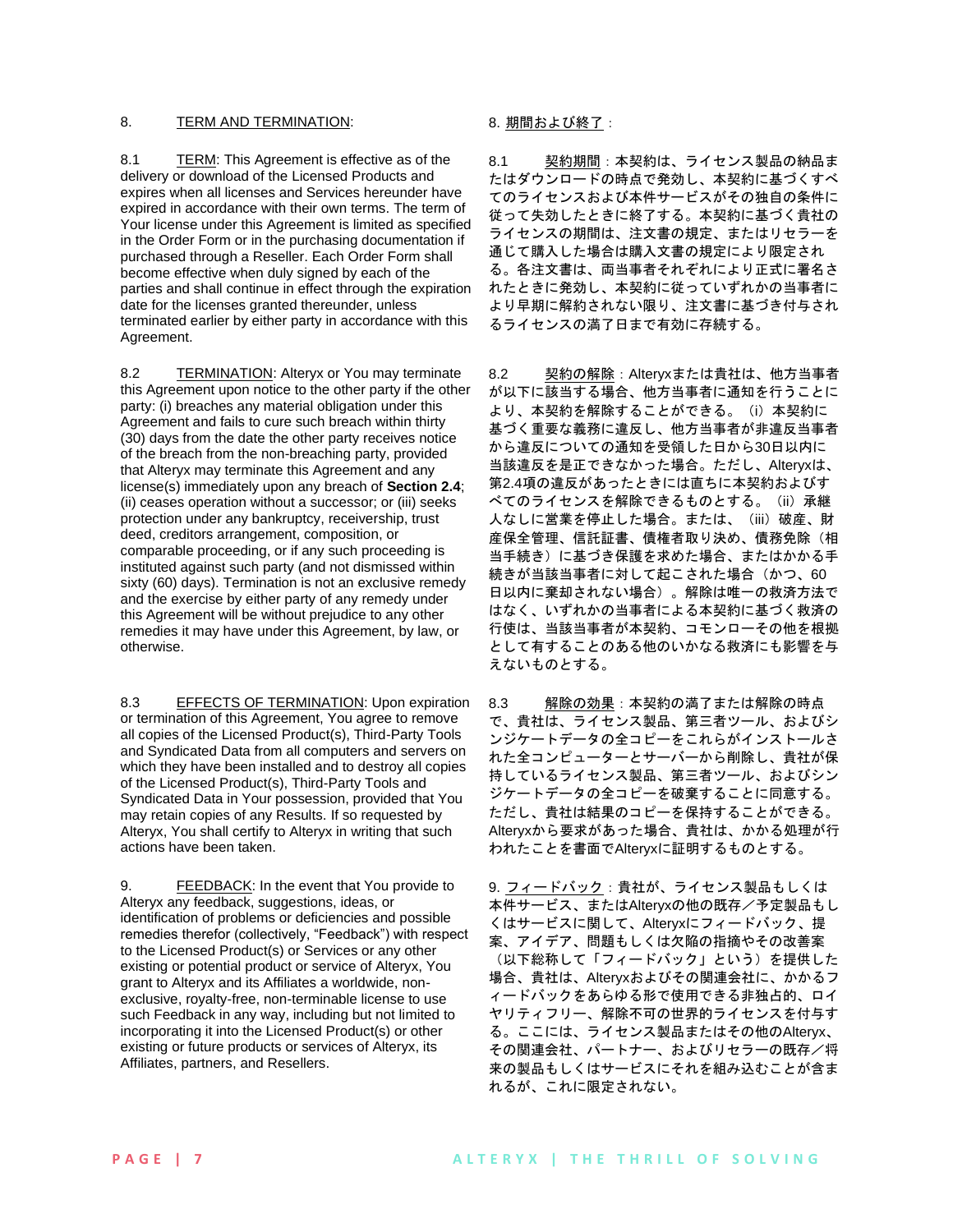10. OWNERSHIP: All title and intellectual property rights in and to any product or service provided by Alteryx to You (including but not limited to the Licensed Products, Syndicated Data, content, application programming interfaces, maps, directions, and any images, photographs, video, audio, text, and "applets," if any) and all copies, modifications, and derivative works thereof (including any changes which incorporate Your Feedback) are owned or licensed by Alteryx and no ownership rights are being conveyed to You under this Agreement or otherwise. Nothing in this Agreement constitutes a waiver of Alteryx's rights under any Laws, including but not limited to U.S. or international intellectual property Laws. All rights not specifically granted under this Agreement are reserved by Alteryx and its suppliers, including the Third-Party Licensors. The Services and any related deliverables are not a Work-for-Hire as defined by applicable Law. You agree to reproduce, and shall not remove or obscure, any copyright notices and proprietary rights legends on all authorized copies of the Licensed Products and any Syndicated Data. Third Party Licensors specifically retain title to all Third-Party Code, data or Third- Party Tools owned by them. You retain all title and intellectual property rights to any data or information owned and provided by You when using the Licensed Product.

### 11. LIMITED WARRANTY: 11. 限定的保証:

11.1 PRODUCT WARRANTY: For Purchased Licenses, Alteryx warrants for a period of ninety (90) days from initial delivery to You ("Warranty Period") that the Licensed Product will operate in substantial conformity with the terms of the Related Materials and will be, at the time of delivery of the Licensed Product, free of viruses, Trojan horses, worms, spyware, or other such code designed to maliciously impede in any manner, the intended operation of the Licensed Product. Alteryx's entire liability and Your exclusive remedy for the foregoing warranties shall be, at Alteryx's sole option and discretion, to use commercially reasonable efforts to provide You with a replacement of the Licensed Product or an error correction or workaround which corrects the defect; provided, however, if Alteryx determines such remedy to be impracticable, Alteryx may terminate the applicable Order Form and provide a refund of the applicable purchase price of the defective Licensed Product. Alteryx will have no obligation with respect to a warranty claim unless notified of such claim within the Warranty Period. This warranty applies only to the initial delivery of Licensed Product(s) under an Order Form and does not renew or reset.

11.2 REPRESENTATIONS AND WARRANTIES: Each party hereby represents and warrants that (i) if it is a company or other entity, it is duly organized and validly existing under the Laws of the place of its incorporation or formation and has full corporate power

10. 所有権: Alteryxから貴社に提供されるすべての製品 またはサービス(ライセンス製品、シンジケートデー タ、コンテンツ、アプリケーション・プログラミング・ インターフェイス、マップ、指示、画像、写真、動画、 音声、テキスト、および該当する場合「アプレット」を 含むがこれらに限定されない)に対するすべての権原お よび知的財産権、ならびにその全コピー、変更点、二次 的著作物(貴社のフィードバックを組み込んだ変更を含 む)は、Alteryxにより所有またはライセンスされ、本契 約またはその他の方法に基づきいかなる所有権も貴社に 譲渡されないものとする。本契約のいかなる規定も、米 国および国際的な知的財産法を含むがこれらに限定され ない法令に基づくAlteryxの権利放棄を構成しない。本契 約に基づき明示的に付与されていないすべての権利は、 Alteryxおよびそのサプライヤー(第三者ライセンサーを 含む)により留保される。本件サービスおよび関連する すべての成果物は、適用法で定義される職務著作物では ない。貴社は、ライセンス製品およびシンジケートデー タのすべての認可コピー上の著作権表示および所有権表 示を複製すること、およびこれらを削除・不明瞭化しな いことに同意する。第三者ライセンサーは、自身が所有 するすべての第三者コード、データ、第三者ツールに対 する権原を明示的に留保する。貴社は、ライセンス製品 を使用する際に貴社が所有し、貴社により提供されるす べてのデータまたは情報に対するすべての権原と知的財 産権を留保する。

11.1 製品保証:購入済みライセンスについて、 Alteryxは、貴社への最初の納品から90日間(以下「保 証期間」という)、ライセンス製品が関連資料の条件に 実質的に準拠して動作し、ライセンス製品の納品時点 で、ウイルス、トロイの木馬、ワーム、スパイウェア、 またはライセンス製品の意図された機能をいかなる形で あれ悪意をもって妨げるように設計されたその他の類似 するコードが含まれていないことを保証する。上記の保 証に関するAlteryxの全責任および貴社の唯一の救済は、 Alteryxが独自の判断および裁量により、商業的に合理的 な努力を払い、貴社にライセンス製品の交換、エラー修 正、または欠陥を修正する回避策を提供することである ものとする。ただし、Alteryxによりかかる救済の実行が 困難であると判断された場合、Alteryxは該当する注文書 を解除し、欠陥のあるライセンス製品に適用される購入 金額について払い戻しを行うことができる。Alteryxは、 保証期間内に保証の請求がない限り、保証の請求に関し ていかなる義務も有しない。この保証は、注文書に基づ くライセンス製品の最初の納品についてのみ適用され、 更新またはリセットには適用されない。

11.2 表明および保証:各当事者は、本契約により以 下を表明し保証する。(i)当該当事者が会社またはそ の他の事業体である場合、それがその法人化または成立 した場所の法令に基づき正式に編成され有効に存続して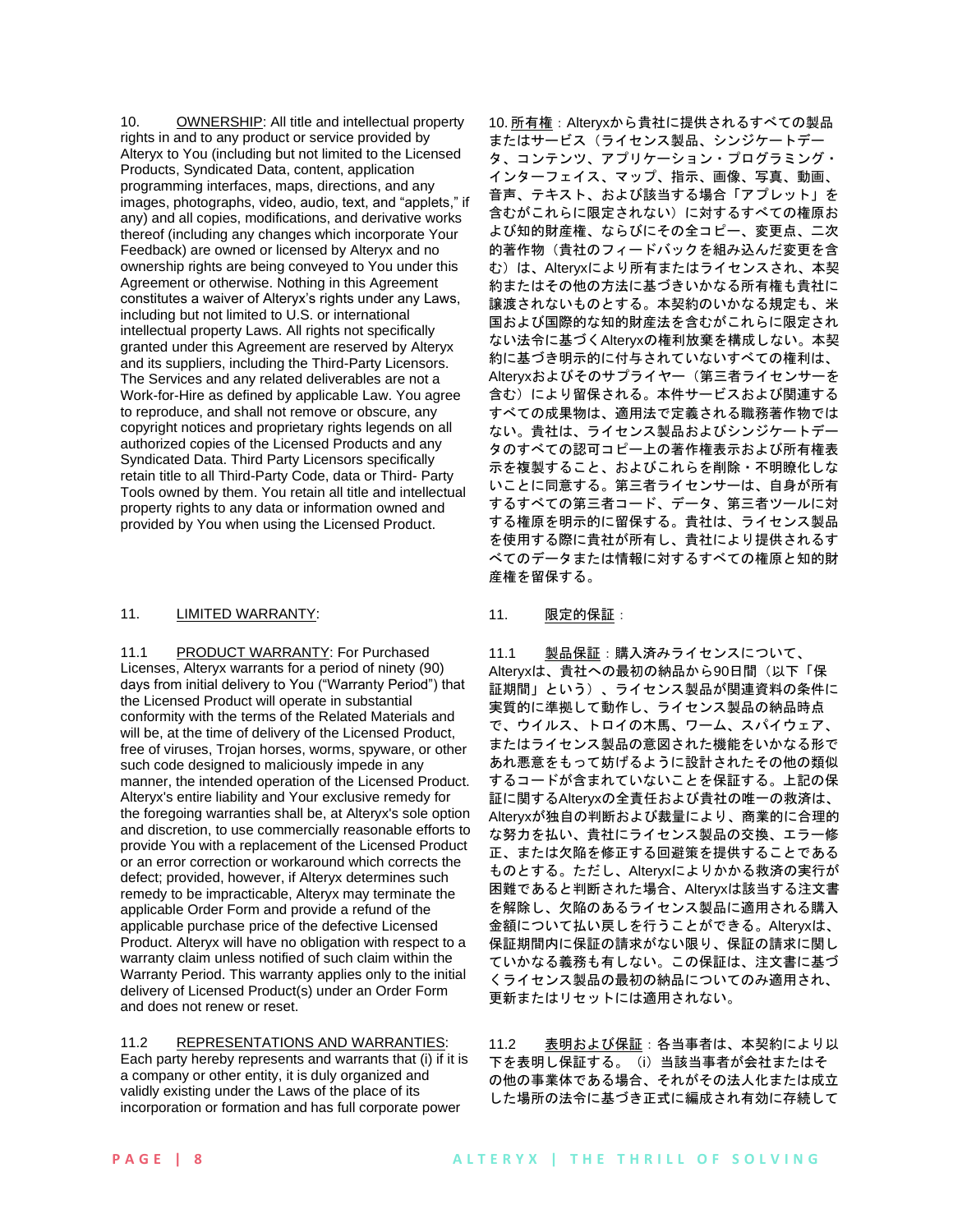and authority to enter into this Agreement and to carry out the provisions hereof; (ii) it is duly authorized to execute and deliver this Agreement and to perform its obligations hereunder; (iii) this Agreement is a legal and valid obligation binding upon it and enforceable according to its terms; (iv) the execution, delivery, and performance of this Agreement do not conflict with any agreement, instrument, or understanding, oral or written, to which it is a party or by which it may be bound, nor violate any Laws of any court, governmental body, or administrative or other agency having jurisdiction over it; (v) it will comply with all applicable Laws in its performance of this Agreement; and (vi) it shall comply with the export Laws of the U.S. and other applicable jurisdictions in using the Licensed Products and obtain any permits, licenses and authorizations required for such compliance.

11.3 DISCLAIMERS: EXCEPT AS MAY OTHERWISE BE EXPRESSLY SET FORTH HEREIN, NEITHER ALTERYX NOR THIRD-PARTY LICENSORS MAKE ANY REPRESENTATIONS OR WARRANTIES, EXPRESS OR IMPLIED, WITH RESPECT TO THE LICENSED PRODUCTS, SERVICES, GALLERY, THIRD-PARTY CODE OR THIRD-PARTY TOOLS, INCLUDING BUT NOT LIMITED TO, THE IMPLIED WARRANTIES OF TITLE, MERCHANTABILITY, FITNESS FOR A PARTICULAR PURPOSE AND NON-INFRINGEMENT. ANY TRIAL LICENSES, NON-COMMERCIAL LICENSES AND SDKS ARE PROVIDED ON AN "AS-IS" BASIS. ALTERYX DISCLAIMS ANY AND ALL LIABILITY FOR THIRD-PARTY CODE, THIRD-PARTY TOOLS AND YOUR USE OF THE SDKS. NEITHER ALTERYX NOR THIRD-PARTY LICENSORS MAKE ANY REPRESENTATIONS OR WARRANTIES, EXPRESS OR IMPLIED, WITH RESPECT TO THE ACCURACY, RELIABILITY OR COMPLETENESS OF THE LICENSED PRODUCTS, THIRD-PARTY CODE OR THIRD-PARTY TOOLS. EXCEPT AS EXPRESSLY SET FORTH HEREIN, THE ENTIRE RISK AS TO THE USE OF THE LICENSED PRODUCTS, GALLERY, THIRD-PARTY CODE AND THIRD-PARTY TOOLS IS ASSUMED BY YOU. YOU ACKNOWLEDGE THAT IN ENTERING INTO THIS AGREEMENT, YOU HAVE NOT RELIED ON ANY PROMISE, WARRANTY, OR REPRESENTATION NOT EXPRESSLY SET FORTH IN THIS AGREEMENT.

おり、本契約を締結し、本契約の規定を履行する完全な 会社の権能および権限を有していること、(ii)当該当 事者が本契約を締結および交付し、本契約に基づくその 義務を履行する権限を正式に与えられていること、

(iii)本契約は、当該当事者を拘束する適法かつ有効な 義務であり、その条件に従って強制可能であること、 (iv)本契約の締結、交付、および履行が、口頭か書面 によるかにかかわらず、当該当事者が当事者となってい る、またはそれによって当該当事者が法的に拘束される 可能性のある、他のいかなる契約、法律文書、了解事項 と矛盾せず、かつ管轄権を有する裁判所、政府組織、ま たは行政その他の機関のいかなる法令にも違反していな いこと、(v)当該当事者が本契約の履行において適用 されるすべての法令を遵守すること、(vi)当該当事者 が、ライセンス製品を使用する際に、米国その他の法域 の輸出関連法令を遵守し、かかる遵守に必要なすべての 許可、ライセンス、および承諾を得ること。

11.3 責任の否認:本契約に別途明示的に規定されて いない限り、Alteryxも第三者ライセンサーも、ライセン ス製品、本件サービス、Gallery、第三者コード、また は第三者ツールに関して、明示的か黙示的かを問わず、 権原、市場性、特定目的への適合性、および権利の非侵 害の黙示保証を含むがこれらに限定されないいかなる表 明も保証もしないものとする。試用ライセンス、非商用 ライセンス、およびSDKは、「現状のまま」提供され る。Alteryxは、第三者コード、第三者ツール、および貴 社のSDKの使用について、一切の責任を否認する。 Alteryxも第三者ライセンサーも、ライセンス製品、第三 者コード、第三者ツールの正確性、信頼性、または完全 性に関して、明示的か黙示的かを問わず、いかなる表明 も保証も行わない。本契約に明示的に規定されている場 合を除き、ライセンス製品、Gallery、第三者コード、 および第三者ツールに関するすべてのリスクは、貴社が 負うものとする。貴社は、本契約を締結する際、貴社 が、本契約に明示的に規定されていない何らかの約束、 保証、または表明に依拠しなかったことを認める。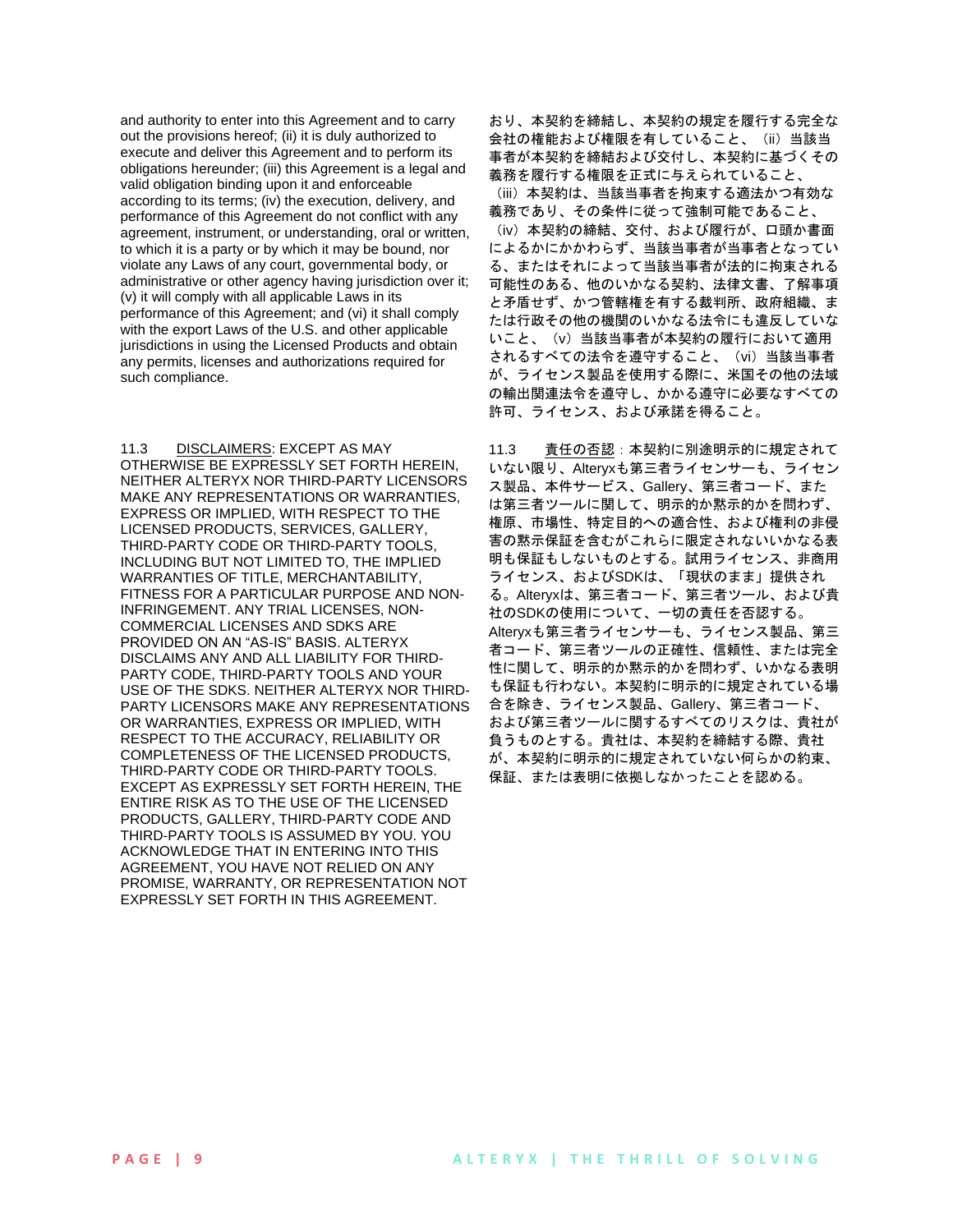# 12. LIMITATION OF LIABILITY: 12. 責任の制限:

12.1 IN NO EVENT SHALL YOU, ALTERYX, OR THE THIRD-PARTY LICENSORS BE LIABLE REGARDLESS OF THE CAUSE, FOR ANY SPECIAL, INDIRECT, INCIDENTAL, CONSEQUENTIAL, EXEMPLARY OR PUNITIVE DAMAGES; LOSS OF GOODWILL, PROFITS, BUSINESS OPPORTUNITY, ANTICIPATED SAVINGS, OR DATA; WORK STOPPAGE; OR COMPUTER FAILURE OR MALFUNCTION, EVEN IF THE AFFECTED PARTY HAS BEEN ADVISED OF THE POSSIBILITY OF SUCH DAMAGES, AND WHETHER THE SAME ARISE IN CONTRACT, TORT (INCLUDING NEGLIGENCE) OR OTHERWISE.

12.2 ALTERYX'S ENTIRE LIABILITY FOR CLAIMS OR OBLIGATIONS ARISING UNDER OR RELATED TO THIS AGREEMENT SHALL NOT EXCEED THE LICENSE FEES PAID AND/OR PAYABLE BY YOU IN THE TWELVE-MONTH PERIOD PRIOR TO THE EVENTS GIVING RISE TO THE CLAIM OR OBLIGATION.

12.3 THE LIMITATIONS ON LIABILITY SET FORTH IN **SECTIONS 12.1** AND **12.2** SHALL NOT APPLY TO THE EXTENT PROHIBITED BY APPLICABLE LAW. IF THIS AGREEMENT IS GOVERNED BY THE LAWS OF ENGLAND AND WALES PURSUANT TO **SECTION 14.7** BELOW, NOTHING IN THIS AGREEMENT SHALL EXCLUDE OR LIMIT ANY PARTY'S LIABILITY FOR: (I) FRAUD OR FRAUDULENT MISREPRESENTATION; OR (II) DEATH OR PERSONAL INJURY CAUSED BY NEGLIGENCE.

## 13. INDEMNIFICATION: 13. 補償:

13.1 INDEMNIFICATION BY ALTERYX: Alteryx will defend any action, claim, demand, or suit brought by a third party against You, Your Affiliates and the respective officers, directors, employees, agents, successors, and assigns of You or Your Affiliates ("Licensee Parties") that is based on a claim alleging a Licensed Product as supplied by Alteryx to You infringes or misappropriates such third party's U.S. issued patent, or any trademark, trade secret right or copyright (an "Infringement Claim") and Alteryx will indemnify and hold harmless the Licensee Parties for any damages and costs (including reasonable attorneys' fees) finally awarded against Licensee Parties by a court of competent jurisdiction for the Infringement Claim. Alteryx's indemnity obligation under this **Section 13.1** shall not apply: (i) if the Licensed Product(s) is modified by any party other than Alteryx; (ii) if the Licensed Product(s) is customized in accordance with written specifications provided by You; (iii) if the Licensed Product(s) is combined with products or processes not provided by Alteryx; (iv) to any unauthorized use of the Licensed Product(s); (v) to any unsupported release of

12.1 理由の如何を問わず、いかなる場合も、特別、 間接的、付随的、結果的、または懲罰的損害賠償、なら びに信用、利益、取引機会、貯蓄予想、またはデータの 喪失、ストライキ、コンピューターの不具合もしくは誤 作動について、たとえ影響を受ける当事者がかかる損害 賠償の可能性についてあらかじめ警告を受けていたとし ても、あるいはそれが契約、不法行為(過失を含む)、 またはその他の法理に基づいているかどうかを問わず、 貴社、Alteryx、第三者ライセンサーは、責任を負わない ものとする。

12.2 本契約に起因もしくは関連して生じる請求また は義務に対するAlteryxの全責任は、義務または請求の原 因となった出来事の前の12カ月間に貴社が支払った、 および/または支払うべきライセンス料金を超えないも のとする。

12.3 第12.1項および第12.2項に規定される責任の制 限は、適用される法令により禁止される範囲で適用され ないものとする。本契約が下記の第14.7項に従いイング ランドおよびウェールズ法に準拠する場合、本契約のい かなる規定も、以下に対するいずれの当事者の責任も排 除または制限しないものとする。(i) 詐欺もしくは悪 意不実表示、または(ii) 過失により生じた死亡もしく は人身傷害。

13.1 Alteryxによる補償:Alteryxは、Alteryxにより 貴社に提供されるライセンス製品が、かかる第三者の米 国で発行された特許、あるいは商標、営業秘密権、また は著作権を侵害もしくは悪用しているとする請求(以下 「侵害請求」という)に基づき、貴社、貴社の関連会社 およびそのそれぞれの役員、取締役、従業員、代理人、 承継人、ならびに貴社もしくは貴社の関連会社の譲受人 (以下「ライセンシー関係者」という)に対して第三者 が提起する訴訟、請求、要求、または裁判を弁護し、か つAlteryxは、侵害請求について管轄権を有する裁判所に よりライセンシー関係者に対して最終的に課された損害 賠償および費用(合理的な弁護士費用を含む)について ライセンシー関係者を免責し、害を与えない。本第13.1 項に基づくAlteryxの補償義務は、以下には適用されな い。(i)Alteryx以外の者によりライセンス製品が変更 された場合、(ii)ライセンス製品が、貴社により提供 された書面の仕様書に従ってカスタマイズされた場合、 (iii)ライセンス製品がAlteryxにより提供されたもので はない製品またはプロセスと組み合わされた場合、 (iv)ライセンス製品の不正使用があった場合、(v)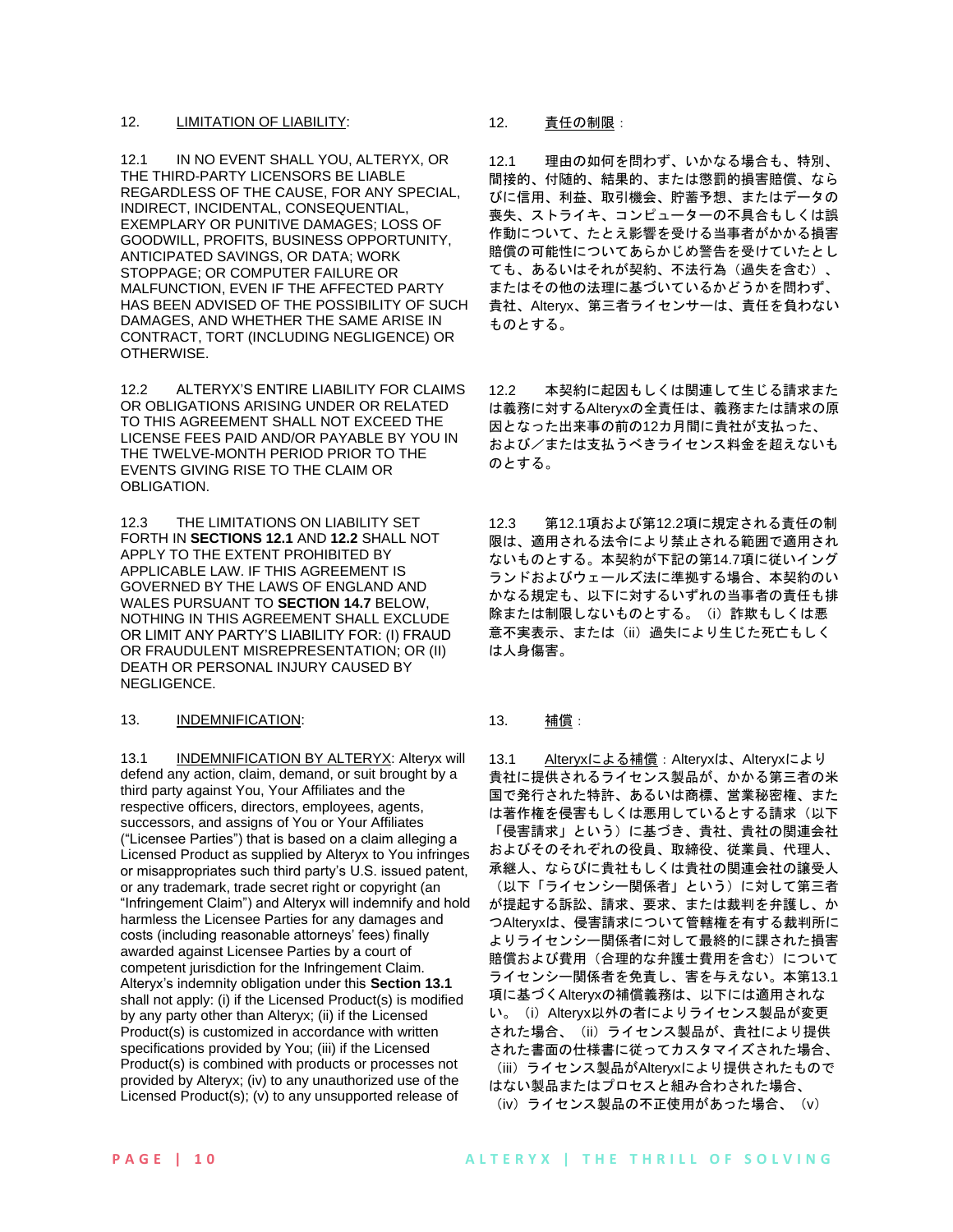the Licensed Product(s) or if You fail to install an Update provided by Alteryx that could have avoided the actual or alleged Infringement Claim; (vi) to workflows, output, analytic applications, algorithms or other applications or programming built or created by or on behalf of You through or as a result of use of the Licensed Product or any SDKs; or (vii) if You settle or make any admissions with respect to an Infringement Claim without Alteryx's prior written consent. If an Infringement Claim is brought or threatened, Alteryx may, at its sole option and expense, use commercially reasonable efforts to either (i) procure a license that will protect You against such Infringement Claim without cost to You; (ii) modify or replace all or portions of the Licensed Product as needed to avoid infringement, such update or replacement having substantially similar or better capabilities; or (iii) if (i) and (ii) are not commercially feasible, terminate this Agreement and any applicable Order Form(s) and refund to You a pro-rata refund of the license fees paid under such applicable Order Form(s) for the terminated portion of the term of such Order Form(s). The rights and remedies granted to You under this **Section 13** state Alteryx's entire liability, and Your exclusive remedy, with respect to any third-party claim of intellectual property infringement.

13.2 INDEMNIFICATION BY YOU: You will defend any action, claim, demand, or suit brought by a third party against Alteryx, its Affiliates, the respective officers, directors, employees, agents, successors, and assigns of Alteryx or any Alteryx Affiliate ("Alteryx Parties") that is based on (i) Your use, alteration, application or disclosure of the Licensed Products or Syndicated Data in violation of this Agreement or applicable Law; or (ii) any Licensee-Sourced Data or any Output or Results generated by You or the use thereof, and You will indemnify and hold harmless the Alteryx Parties for any damages and costs (including reasonable attorneys' fees) finally awarded for such claims.

13.3 INDEMNIFICATION PROCEDURES: In order to seek and receive indemnification under this Agreement, the indemnified party must: (i) give prompt notice to the indemnifying party of the indemnifiable event; (ii) grant authority to the indemnifying party to defend or settle any related action or claim, provided that the indemnifying party will not enter into any settlement that would diminish the rights of the indemnified party or that includes an admission of fault or wrongdoing or the payment of money by the indemnified party; and (iii) provide, at the indemnifying party's expense, information, cooperation and assistance to the indemnifying party as may be reasonably necessary for the indemnifying party to

ライセンス製品の非サポートリリースに対して、また は、実際の、もしくは申し立てられた侵害請求を回避す るかもしれない、Alteryxにより提供されたアップデート をインストールしなかった場合、(vi)ライセンス製品 またはSDKの使用を通じて、またはその使用の結果とし て、貴社またはその代理人が構築または作成したワーク フロー、アウトプット、分析アプリケーション、アルゴ リズム、その他のアプリケーションもしくはプログラミ ングに対して、または(vii)貴社が、Alteryxの事前の書 面による同意なく、侵害請求に関して和解または自白を 行った場合。侵害請求が提起された場合、またはそのお それがある場合、Alteryxはその独自の判断および費用負 担で、商業的に合理的な努力を払い、以下のいずれかを 行う。(i)かかる侵害請求に対して、貴社に費用負担 をかけずに、貴社を保護するライセンスを入手するこ と、(ii)侵害を回避するために、必要に応じてライセ ンス製品の全部もしくは一部を変更または交換すること (かかるアップデートまたは交換版は、実質的に同等か それ以上の機能を有する)、または (iii) (i) および (ii)が商業的に実行不可能な場合、本契約および該当 するすべての注文書を解除し、該当する注文書に基づき 支払われたライセンス料金をかかる注文書の解除された 期間を按分計算した金額を貴社に払い戻す。知的財産権 の侵害についての第三者による請求に関して、本第13 条に基づき貴社に付与される権利および救済が、Alteryx の全責任、および貴社の唯一の救済である。

13.2 貴社よる補償:貴社は、(i)本契約または適 用法に違反してライセンス製品またはシンジケートデー タを貴社が使用、変更、適用、もしくは開示したこと、 または(ii)ライセンシー入手データまたは貴社が生成 したアウトプットもしくは結果、またはその使用を根拠 としてAlteryx、その関連会社、そのそれぞれの役員、取 締役、従業員、代理人、承継人、およびAlteryxまたは Alteryxの関連会社の譲受人(以下「Alteryx関係者」と いう)に対して第三者が提起する訴訟、請求、要求、ま たは裁判を弁護し、貴社は、かかる請求について最終的 に課された損害賠償および費用(合理的な弁護士費用を 含む)についてAlteryx関係者を免責し、害を与えない。

13.3 補償手続:本契約に基づき補償を求め、受け取 るために、被補償当事者は以下を行う必要がある。 (i)補償当事者に、補償されるべき事由について速や かに通知すること。(ii)関連する訴訟または請求の防 御または和解について、補償当事者に権限を付与するこ と。ただし、補償当事者が、被補償当事者の権利を減少 するような和解に応じず、被補償当事者による過失もし くは不正行為または金銭の支払いを認めないことを条件 とする。(iii)請求または訴訟の抗弁または和解のため に補償当事者が合理的に必要とする情報、協力、助力を 補償当事者の費用負担で補償当事者に提供すること。被 補償当事者は、自己の費用負担で、抗弁に参加すること ができる。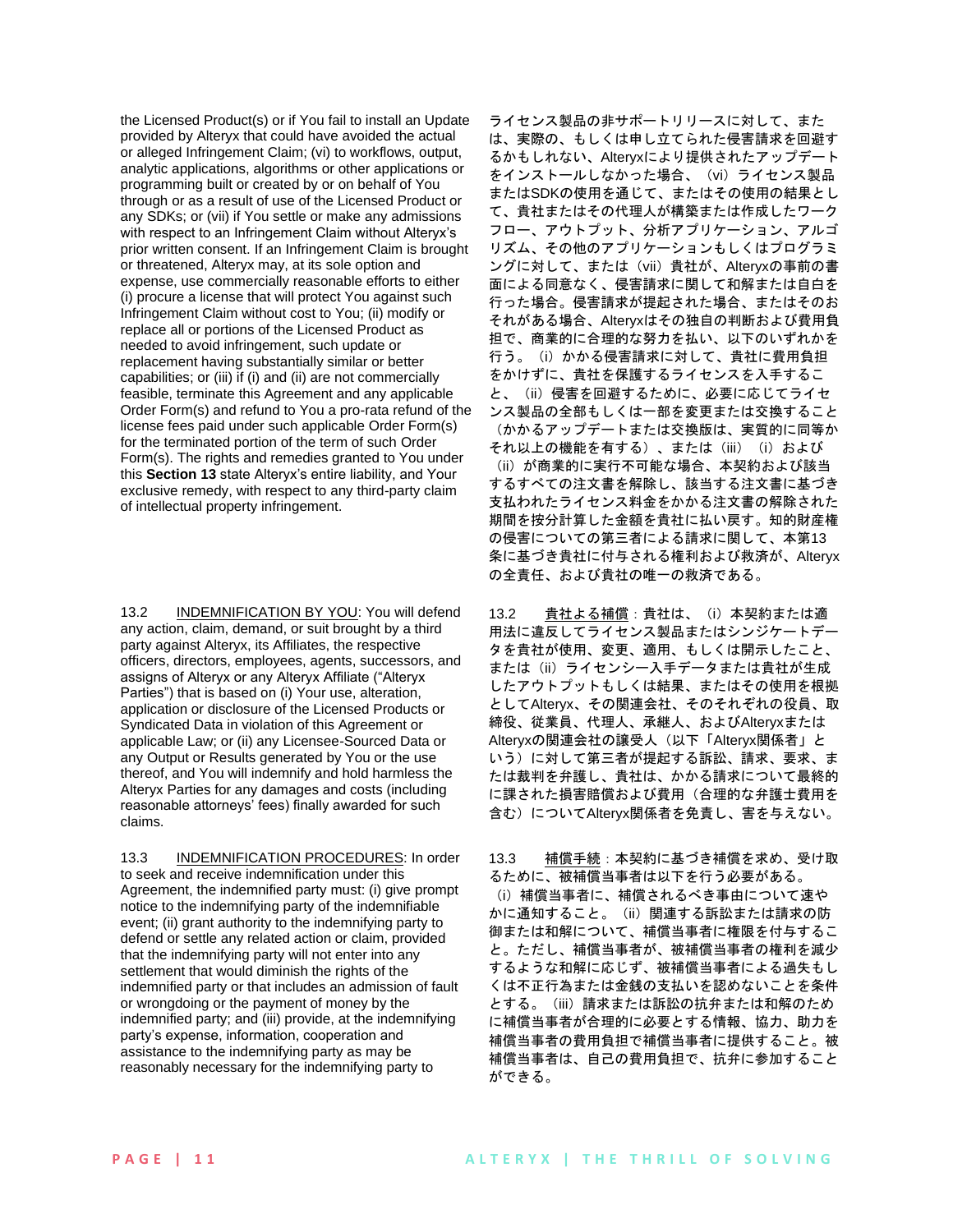defend or settle the claim or action. An indemnified party may participate, at its own expense, in any defense.

### 14. GENERAL: 2000 - 2000 - 2000 - 2000 - 2000 - 2000 - 2000 - 2000 - 2000 - 2000 - 2000 - 2000 - 2000 - 2000 - 2000 - 2000 - 2000 - 2000 - 2000 - 2000 - 2000 - 2000 - 2000 - 2000 - 2000 - 2000 - 2000 - 2000 - 2000 - 2000

14.1 ENTIRE AGREEMENT; SURVIVAL: This Agreement represents our entire understanding and agreement regarding the Licensed Products, Syndicated Data, Third-Party Code and Third-Party Tools, and supersedes any prior purchase order, communication, advertising or representation between You and Alteryx and/or any Reseller. To the extent there is any conflict between the terms of this Agreement and an Order Form, the terms of the Order Form shall take precedence. No provision of any purchase order or other business form, including any electronic invoicing portals and vendor registration processes, employed by you will supersede the terms and conditions of this Agreement (even if after the date of this Agreement or any Order Form), and any such document shall be for administrative purposes only and shall have no legal effect. Any Order Form not terminated concurrently with the termination of this Agreement shall survive until such Order Form expires or terminates by its own terms. The termination of this Agreement but not all issued and outstanding Order Form(s) shall prevent any new Order Forms from being executed by the parties. Alteryx may make changes to this Agreement and will make a such version available on the website where the Licensed Product is made available, and You agree to be bound by this Agreement, as amended. The provisions of **Sections 1**, **3**, **6** and **8** through **14** shall survive any termination of this Agreement.

14.2 SEVERABILITY: If any provision of this Agreement shall be unlawful, void or for any reason unenforceable, that provision shall be enforced only to the extent permissible by applicable Law and otherwise deemed severable from, and shall in no way affect the validity or enforceability of, the remaining provisions.

14.3 ANTI-CORRUPTION: You confirm You have not received or been offered any illegal or improper bribe, kickback, payment, gift, or thing of value from an Alteryx employee, agent or partner in connection with this Agreement. In case You have knowledge of any violation of the above restriction, You will promptly notify Alteryx.

14.4 USAGE DATA: Alteryx may automatically collect usage data regarding Your installation, registration and use of the Licensed Products and Services, which may contain limited personal data, in order to improve its products and services, provide support and troubleshooting, ensure compliance with our agreements and terms of use, and carry out business operations as needed to deliver products and services. Alteryx will not publicly disclose any usage data that identifies You or any Authorized Users. To the

14.1 完全合意、存続:本契約は、ライセンス製品、 シンジケートデータ、第三者コード、第三者ツールに関 する両当事者の完全な了解事項および合意事項を示し、 貴社とAlteryx、および/またはリセラー間の事前の発注 書、通信、広告、または表明よりも優先される。本契約 の条件と注文書の条件の間で矛盾がある範囲で、注文書 の条件が優先されるものとする。貴社が採用する電子請 求ポータルおよびベンダー登録プロセスを含む、発注書 またはその他の取引書式のいかなる規定も、本契約の条 件より優先されることはなく(たとえ、本契約または注 文書の日付より後であっても)、かかる文書は、管理上 の目的のみを有し、法的な効果は有しないものとする。 本契約の終了と同時に解除されない注文書は、当該注文 書がその独自の条件により満了または終了するまで存続 するものとする。本契約の終了により(発行済みの未払 い注文書を除く)、両当事者は新しい注文書を締結でき なくなる。Alteryxは、本契約を変更することがあり、か かる変更後のバージョンをライセンス製品が提供される ウェブサイト上に掲載する。貴社は、本契約が改訂され た場合、改訂版により拘束されることに同意する。第1 条、第3条、第6条、および第8条から第14条の規定は、 本契約が解除された場合も存続するものとする。

14.2 可分性:本契約のいずれかの規定が、違法、無 効、または理由の如何を問わず強制不能と判断された場 合、かかる規定は、適用される法令により許可される範 囲でのみ強制されるものとし、許可されない場合、かか る規定は分離できるものと見なされ、残りの規定の有効 性または強制可能性には一切影響を与えないものとす る。

14.3 腐敗防止: 貴社は、本契約に関連して、貴社が 違法もしくは不適切な賄賂、キックバック、支払い、贈 答品、または有価物をAlteryxの従業員、代理人、パート ナーから受領していない、または提供されていないこと を認める。上記の制限に違反する行為を認識した場合、 貴社は速やかにAlteryxに通知するものとする。

14.4 利用データ:Alteryxは、製品およびサービスの 改善、サポートおよびトラブルシューティングの提供、 契約および利用規約の確実な遵守、製品およびサービス の提供に向けた随時の営業活動を行うため、ライセンス 製品および本件サービスの貴社によるインストール、登 録、使用に関するデータを自動的に収集する場合があ る。なお、当該データには限定的な個人情報が含まれる 場合がある。Alteryxは、貴社または認定ユーザーを特定 できる利用データを公開しない。利用データに個人を特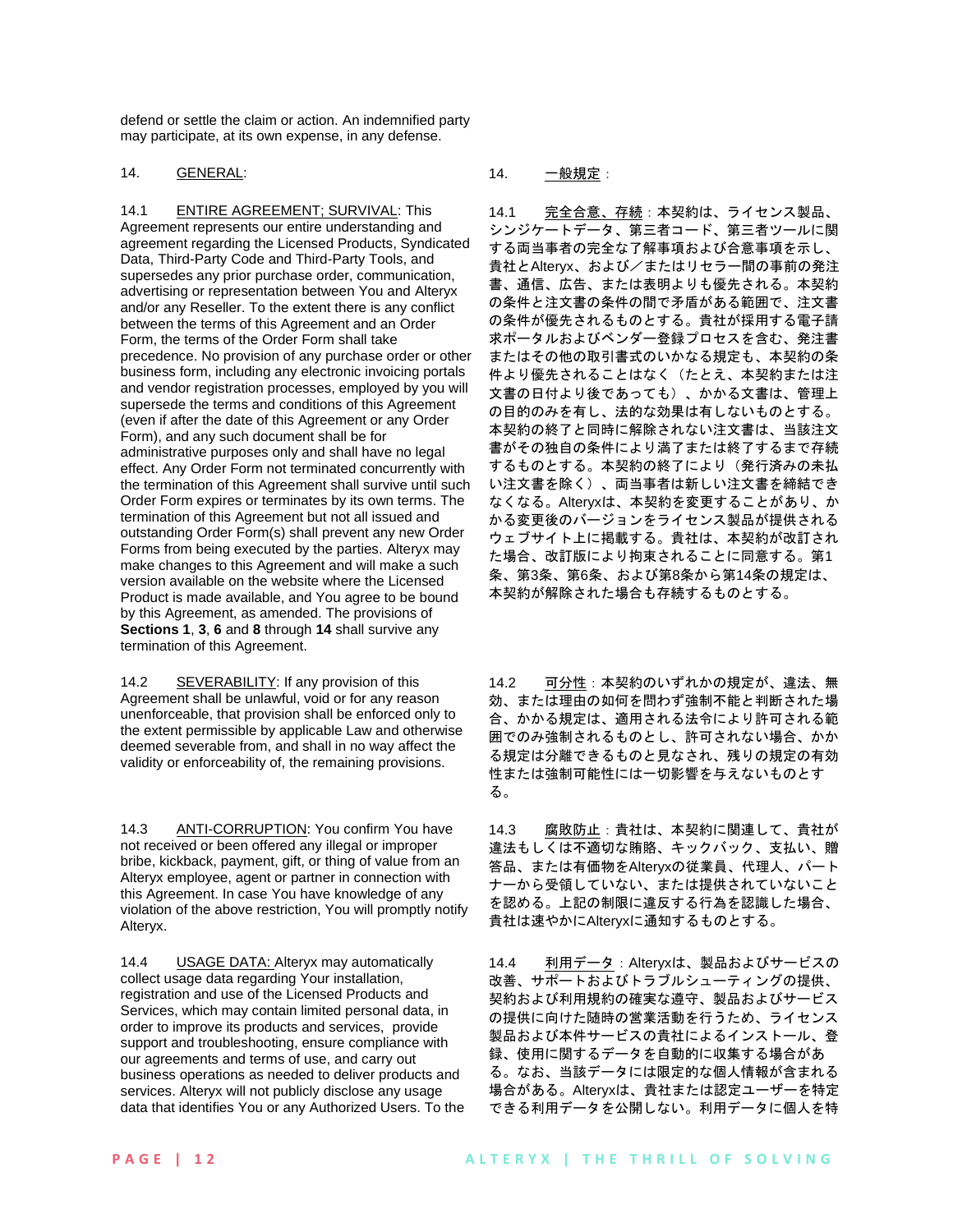extent usage data contains individually identifying information, Alteryx collects and uses such data in accordance with its published privacy policy available at [https://www.alteryx.com/privacy.](https://www.alteryx.com/privacy)

14.5 PUBLICITY: Alteryx may identify You as a customer of Alteryx and use Your name and logo in any of its advertising or marketing materials (including any press release or statement) solely in connection with such identification. You can retract the foregoing permission by submitting a written request via email to logo.optout@alteryx.com.

14.6 ASSIGNMENT: This Agreement will bind and inure to the benefit of each party's permitted successors and assigns. You may not assign this Agreement or any of its rights or obligations granted hereunder, including by operation of Law, without the prior written consent of Alteryx, which shall not be unreasonably withheld or delayed. Any attempt to transfer or assign this Agreement without such written consent will be null and void. Alteryx may assign this Agreement to any Affiliate or in connection with a merger, reorganization, acquisition or other transfer of all or substantially all of Alteryx's assets or voting securities.

14.7 GOVERNING LAW; CONTRACTING ENTITY: Without regard to any conflict of laws principles, this Agreement (i) if You are located in North or South America, the licensing entity is Alteryx, Inc., a Delaware corporation, and this Agreement will be governed by the Laws of the State of California, United States; or (ii) if You are located outside of North or South America, the licensing entity is Alteryx UK Ltd, a United Kingdom limited company, and this Agreement will be governed by the Laws of England and Wales. All disputes arising out of or in relation to this Agreement shall be submitted to the exclusive jurisdiction of the courts of (a) Orange County in the State of California when the Laws of the State of California apply; or (b) London when the Laws of England and Wales apply. Nothing in this **Section 14.7** shall restrict a party's right to bring an action (including any motion for injunctive relief) against the other party in the jurisdiction where the other party's place of business is located. The United Nations Convention on Contracts for the International Sale of Goods and the Uniform Computer Information Transactions Act, as currently enacted by any jurisdiction or as may be codified or amended from time to time by any jurisdiction, do not apply to this Agreement.

14.8 U.S. GOVERNMENT RESTRICTED RIGHTS: The Licensed Product is a "commercial item" as that term is defined at FAR Subpart 2.1. For U.S. Government customers, Alteryx provides the Licensed Product, including any related software, technical data, 定可能な情報が含まれる限りにおいて、Alteryxは、公表 している自社のプライバシーポリシー

(<https://www.alteryx.com/privacy>)に従い、当該データ を収集し、利用する。

14.5 パブリシティ:Alteryxは、貴社をAlteryxの顧 客として特定し、かかる特定に関連してのみ、貴社の名 前およびロゴをその広告またはマーケティング資料(プ レスリリースや声明を含む)で使用することができる。 貴社は、logo.optout@alteryx.comにEメールで要求を送 付することにより、前記の許可を取り消すことができ る。

14.6 譲渡:本契約は、各当事者の許可された承継人 および譲受人を拘束し、その利益のために効力を生じ る。貴社は、本契約または本契約に基づき付与されるそ の権利または義務を、法令の運用による場合を含め、 Alteryxの事前の書面による同意なく譲渡することはでき ない。なお、この同意は不当に留保または遅延してはな らない。書面の同意なく試みられた本契約の移転または 譲渡は、無効と見なされる。Alteryxは、関連会社に対し て、または、合併、再編成、買収その他によるAlteryxの 資産もしくは議決権付株式のすべてまたは実質的にすべ ての移転に関連して、本契約を譲渡することができる。

14.7 準拠法、契約事業体:抵触法の原則にかかわら ず、(i)貴社が北アメリカまたは南アメリカに所在 し、ライセンスを許諾する事業体がデラウェア法人の Alteryx, Inc.の場合、本契約は米国カリフォルニア州法 に準拠する、または(ii) 貴社が北アメリカまたは南ア メリカ以外に所在し、ライセンスを許諾する事業体が英 国のリミテッドカンパニーのAlteryx UK Ltdの場合、本 契約はイングランドおよびウェールズ法に準拠する。本 契約に起因または関連して生じるすべての紛争は、

(a)カリフォルニア州法が適用される場合はカリフォ ルニア州オレンジ郡、(b)イングランドおよびウェー ルズ法が適用される場合はロンドンの裁判所の専属裁判 管轄に服するものとする。本第14.7項は、一方当事者 が、他方当事者の事業所が所在する法域において、他方 当事者に訴訟(差し止めによる救済の申立てを含む)を 提起する権利を制限しないものとする。国際物品売買契 約に関する国際連合条約および統一コンピューター情報 取引法(いずれかの法域で現在成立しているもの、また は適宜いずれかの法域で法典化もしくは改訂されるも の)は、本契約に適用されない。

14.8 米国政府により制限される権利:ライセンス製 品は、「商業的品目」である(この用語は、連邦調達規 則サブパート2.1で定義されるとおり)。米国政府が顧 客である場合、Alteryxはライセンス製品(その関連ソフ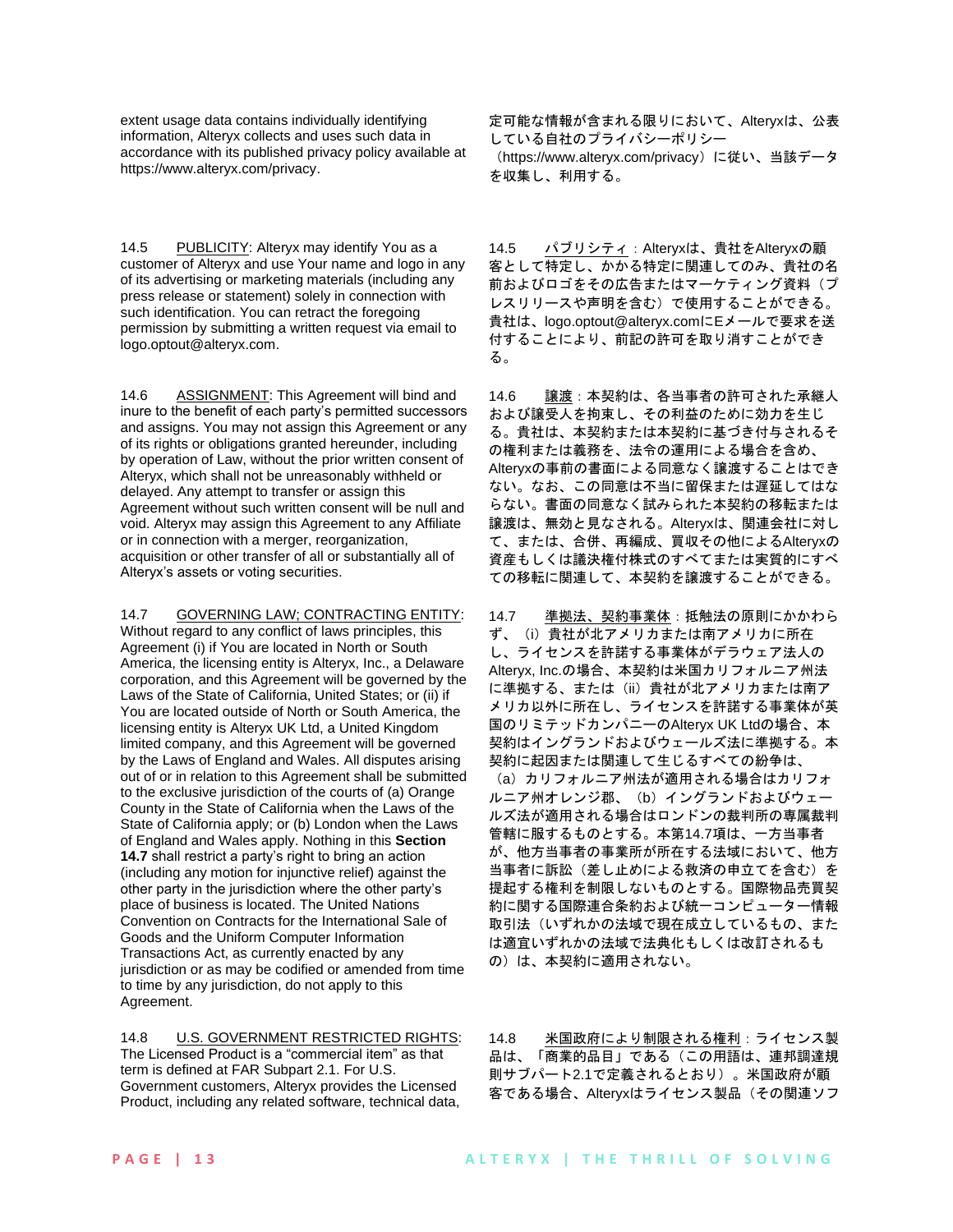and/or services, with those rights in technical data and computer software it customarily provides to the public, as delineated herein. In addition, DFARS 252.227-7015 shall apply to technical data acquired by DoD. Should a U.S. Government customer require additional rights in Licensed Products, Alteryx will consider such requests, and upon reaching mutual agreement, any additional rights shall be incorporated into a written addendum. Rights are reserved under copyright Laws of the U.S. with respect to unpublished portions of the Licensed Products.

14.9 RESELLER SALES: If You acquired the Licensed Products through an Alteryx authorized reseller, partner, or original equipment manufacturer of Alteryx products (each, a "Reseller"), You acknowledge that (i) payment and delivery terms for the Licensed Products must be established separately and independently between You and Reseller; (ii) this Agreement constitutes the entire agreement between You and Alteryx regarding the license rights for the Licensed Products and the obligations of Alteryx as set forth herein and is controlling; (iii) the terms and conditions of any purchase order or any other agreement between You and Reseller are not binding on Alteryx; (iv) Reseller is not authorized to alter, amend or modify the terms of this Agreement or to otherwise grant any license or other rights or any obligations relating in any way to the Licensed Products; and (v) Your nonpayment of any amount due to a Reseller or any other relevant third party relating to its licensed rights under this Agreement shall constitute a basis for Alteryx's termination of this Agreement. You further acknowledge that Alteryx makes no representation or warranty, nor incurs an obligation with respect to, with regard to any services or other products provided by any Reseller, or any actions or failures to act by any Reseller.

14.10 EXPORT COMPLIANCE: You acknowledge that these Licensed Products are subject to the U.S. Export Administration Regulations (the "EAR") and that You will comply with the EAR. You represent that You are not named on any governmental list of persons or entities prohibited from receiving exports. Additionally, You agree You shall not, nor allow any third party to, export from the U.S. or allow the re-export or re-transfer of any part of the Licensed Product to (i) any country subject to export control embargo or economic sanctions implemented by any agency of the U.S. government; (ii) any end user who has been prohibited from participating in U.S. export transactions by any Federal agency of the U.S. government; or (iii) any end user who You know or have reason to know will utilize them in the design, development or production of nuclear, chemical or biological weapons, or rocket systems, space launch vehicles and sounding rockets, or unmanned air vehicle systems, without first obtaining an export license or other approval that may be required by any

トウェア、技術データ、および/またはサービスを含 む)を、本契約に定めるとおり、一般顧客に提供する技 術データおよびコンピューターソフトウェアにおける権 利とともに提供する。加えて、国防総省により取得され る技術データにはDFARS 252.227-7015が適用されるも のとする。顧客としての米国政府がライセンス製品にお ける追加の権利を要求する場合、Alteryxは、かかる要求 を考慮し、相互に合意した場合、追加の権利は書面化し た付録に組み込まれるものとする。諸権利は、ライセン ス製品の未発表部分に関して、米国著作権法に基づき留 保される。

14.9 リセラー販売:貴社が、Alteryx認定リセラー、 パートナー、またはAlteryx製品のOEM(それぞれを 「リセラー」という)を通じてライセンス製品を入手し た場合、貴社は、以下を了解したものとする。(i)ラ イセンス製品の支払い・納品条件は、貴社とリセラー間 で別途個別に定められなければならない。(ii)本契約 は、ライセンス製品のライセンス権および本契約に規定 されるAlteryxの義務に関する、貴社とAlteryx間の完全 なる合意を構成する。(iii)貴社とリセラー間の発注書 またはその他の契約の条件は、Alteryxを拘束しない。 (iv)リセラーは、本契約の条件を変更、改訂、修正す る権限、またはその他の方法でライセンスまたはライセ ンス製品と何らかの形で関連するその他の権利や義務を 付与する権限を有しない。(v)本契約に基づきライセ ンスされた権利に関連して、リセラーまたはその他の関 連する第三者に支払われるべき金額を貴社が支払わない 場合、Alteryxが本契約を解除する根拠となる。さらに貴 社は、Alteryxがいかなる表明も保証もせず、リセラーに より提供されるサービスもしくはその他の製品に関し て、またはリセラーによる行為または不作為について、 一切義務を負わないことを認める。

14.10 輸出に関するコンプライアンス:貴社は、これ らのライセンス製品が米国輸出規制(EAR)に従うこ と、および貴社がEARを遵守することを認める。貴社 は、輸出品の受領を禁じられている個人または事業体が 掲載された政府リストに名前が載っていないことを表明 する。加えて、貴社は、貴社がライセンス製品のいずれ かの部分を米国から以下に向けて輸出しないこと(か つ、第三者にこれを許可しないこと)、または再輸出も しくは再移転を許可しないことに同意する。(i)米国 政府機関により実施される禁輸または経済制裁の対象 国、(ii)米国政府の連邦機関により米国の輸出取引へ の参加を禁じられているエンドユーザー、(iii)取引に 関して管轄権を有する政府機関により要求される輸出ラ イセンスまたはその他の許可をあらかじめ取得すること なく、ライセンス製品を核、化学兵器もしくは生物兵 器、ロケットシステム、宇宙船、観測用ロケット、また は無人飛行システムの設計、開発、製造に利用すること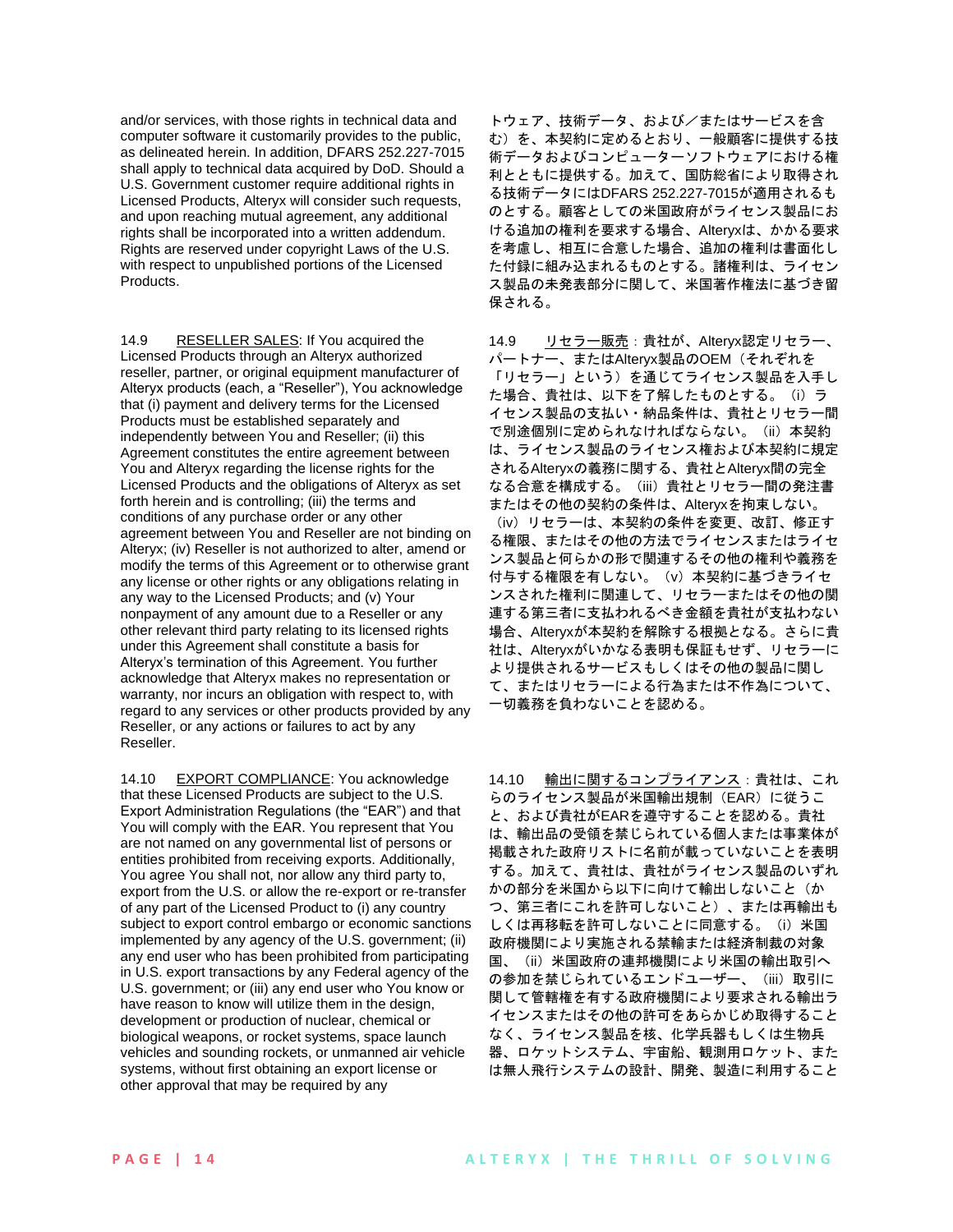governmental agency having jurisdiction with respect to the transaction.

14.11 COMPLIANCE: Upon Alteryx's reasonable request, You shall certify in a signed writing that Your use of the Licensed Product is in compliance with the terms of this Agreement.

14.12 NOTICES: Any notice hereunder shall be in writing. If to Alteryx, such notice shall be sent to Alteryx, Inc. at 3345 Michelson Drive, Suite 400, Irvine, CA 92612, USA, to the attention of "General Counsel". If to You, such notice or report shall be sent to the "ship to" address You provided to Alteryx and/or a Reseller upon placing your order. Notices shall be deemed given: (i) upon receipt if by personal delivery; (ii) upon receipt if sent by certified or registered mail (return receipt requested); or (iii) one day after it is sent if by next day delivery by a major commercial delivery service.

14.13 NO WAIVER: None of the provisions of this Agreement shall be deemed to have been waived by any act or acquiescence on the part of either party, its agents, or employees, but only by an instrument in writing signed by an authorized signatory of a party.

14.14 EQUITABLE RIGHTS: You acknowledge that monetary damages may not be a sufficient remedy for breaches of this Agreement and that Alteryx shall be entitled to seek, without waiving any other rights or remedies, injunctive or equitable relief as may be deemed proper by a court of competent jurisdiction.

14.15 FORCE MAJEURE: Neither party shall be liable to the other for any delay or failure to perform any obligation under this Agreement (except for a failure to pay fees) if the delay or failure is due to unforeseen events that occur after the signing of this Agreement and which are beyond the reasonable control of the parties, such as strikes, blockade, war, terrorism, riots, natural disasters, in so far as such an event prevents or delays the affected party from fulfilling its obligations and such party is not able to prevent or remove the force majeure at reasonable cost.

14.16 ATTORNEYS' FEES: The prevailing party in any action required to enforce this Agreement will be entitled to recover its reasonable attorneys' fees and costs in connection with such action.

14.17 LANGUAGE: Regardless of any language into which this Agreement may be translated, the official, controlling and governing version of this Agreement shall be exclusively the English language version.

を貴社が知っている(または知っていると考える理由が ある)エンドユーザー。

14.11 コンプライアンス: Alteryxの合理的な要求に応 じて、貴社は、貴社によるライセンス製品の使用が本契 約の条件を遵守していることを署名入りの書面で証明す るものとする。

14.12 通知:本契約に基づくすべての通知は書面によ るものとする。Alteryx宛ての場合、かかる通知は Alteryx, Inc.(3345 Michelson Drive, Suite 400, Irvine, CA 92612, USA、Attn: General Counsel)に送付する。 貴社宛ての場合、かかる通知またはレポートは、貴社が 注文を行う際にAlteryxおよび/またはリセラーに提供す る「宛先」住所に送付する。通知は、以下の時点で付与 されたものと見なされる。(i)手渡しの場合、受領し たとき、(ii)配達証明付きの書留郵便の場合、受領し たとき、または(iii)大手配送業者による翌日配送便の 場合、送付の翌日。

14.13 権利の非放棄:本契約のいかなる規定も、いず れかの当事者、その代理人、または従業員の行為または 黙諾によって権利放棄されたとは見なされないものとす る。権利放棄は、当事者の署名権者により署名された文 書による場合にのみ有効とされる。

14.14 衡平法上の権利:貴社は、本契約の違反に対し て金銭的な損害賠償では不十分な場合があることを認 め、Alteryxが、他のいかなる権利または救済を放棄する ことなく、管轄権を有する裁判所が適切と見なした差し 止めによる救済または衡平法上の救済を求める権利があ ることを認める。

14.15 不可抗力:本契約に基づく義務の履行の遅延ま たは不履行が、本契約の署名後に生じ、両当事者の合理 的な支配を超えた予測不能な事由(ストライキ、封鎖、 戦争、テロ行為、暴動、自然災害など)による場合、か かる事由が、影響を受ける当事者によるその義務の履行 を妨げ、または遅延する限り、および、かかる当事者が 合理的な費用で不可抗力事由を防止または排除できない 限りにおいて、いずれの当事者も、かかる遅延または不 履行(料金の未払いを除く)について他方当事者に責任 を負わないものとする。

14.16 弁護士費用:本契約の強制を要求する訴訟の勝 訴当事者は、かかる訴訟に関連する合理的な弁護士費用 および経費を回復する権利を有する。

14.17 言語:本契約がいずれの言語に翻訳されるかに かかわらず、本契約の正式なバージョンは、排他的に英 語版とする。